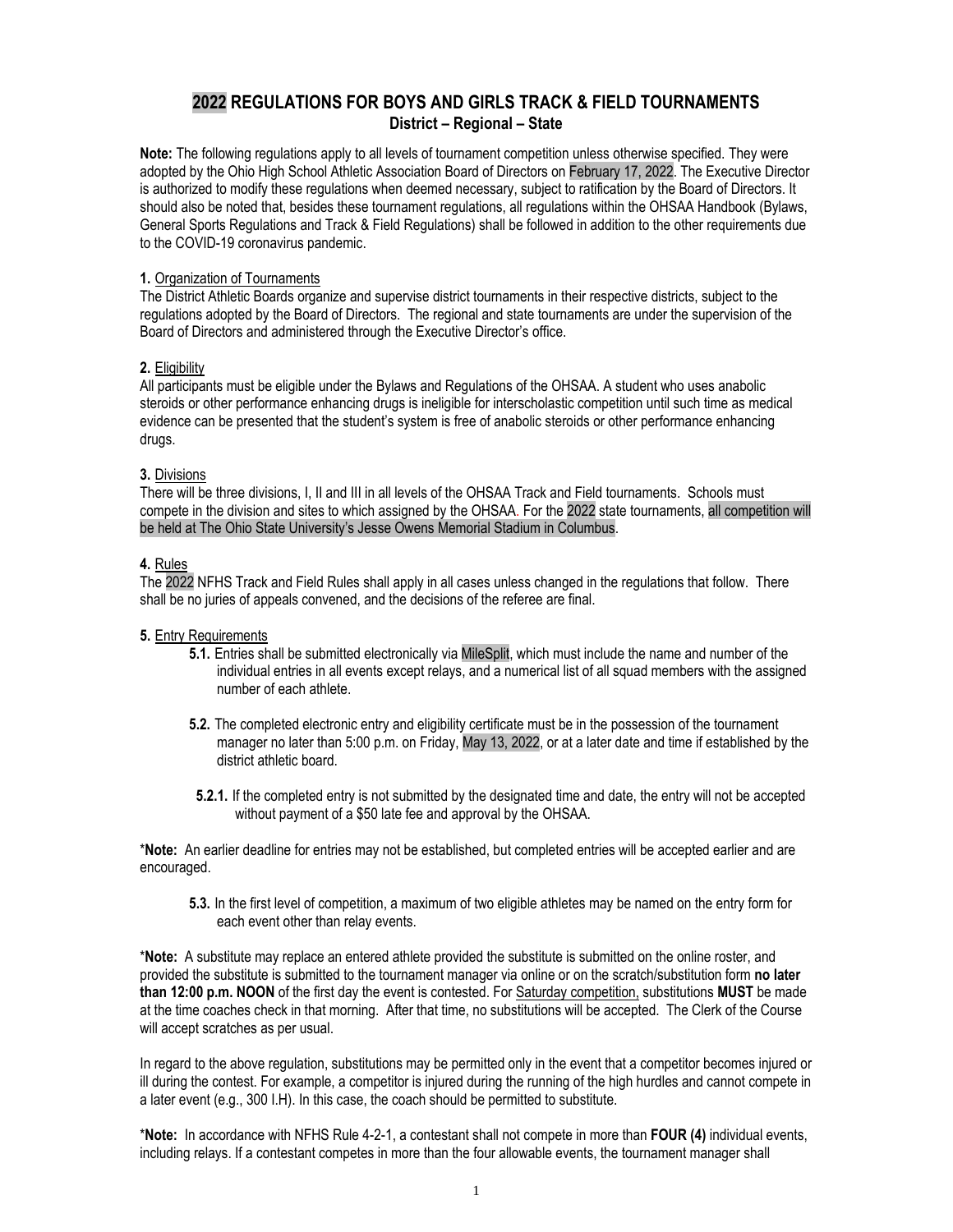scratch the contestant from the excess number of event(s) by following the listed order of events. First day of competition means the day the event is to be competed. For example, an athlete who qualifies in an individual event in a tournament for the next level of competition may not be replaced by another athlete. An athlete who is disqualified due to participation in more than four events is ineligible for further tournament competition.

\***Note:** NFHS rules and OHSAA participation regulations restrict each athlete to a maximum of **FOUR (4)** events in each tournament whether competed on one day or over two days. Members of relay teams must be designated on the relay card prior to competing the first time. All members of a relay team must be listed on the eligibility certificate.

Each level of tournament competition (district, regional, state) qualifies a school relay team.

- **5.4.** Members of qualifying relay teams may be changed from one level of competition to the next level of competition provided the four-event entry limitation is observed.
- **5.5.** Substitution Forms will be provided for changes at the first level of tournament competition.

\***Note:** Scratches shall be reported to the Clerk no later than 15 minutes prior to the start of the event.

#### **6.** Uniforms

**6.1** In accordance with NFHS Track and Field Rule 4-3 team members shall wear the school uniform. A competitor must be in a legal track and field uniform. Uniform numbers are no longer required on the back of contestants' uniforms.

\***Note:** A contestant who competes with an illegal uniform shall be disqualified from that event.

**6.2** In accordance with Rule 3-2-4, j, contestants wearing two-piece uniforms must tuck their school-issued uniform tops into their uniform bottoms. If wearing a one-piece uniform, the required hip numbers must be placed so as to be visible to the FAT operator. In addition, the games committee at each tournament site shall specify in advance those areas of competition where removal of any portion of the team uniform, except shoes, is prohibited and shall specify those areas where the use of electronic devices is allowed.

**6.3** In accordance with NFHS Track and Field Rule 4-3-1-a, each competitor shall wear shoes. \***Note:** Shoes on all weather tracks must be rubber-soled shoes or track shoes as specified by the tournament manager or games committee.

**6.4** New NFHS Track & Field Rules Regulation 4-3-1b 8 clarifies that religious headwear is not considered a hair device. This means that there is no need for prior authorization from the state association for religious headwear.

**Note:** If there are any concerns about the head decorations or head gear well in advance of the start of the competition on that day, contest officials shall approach the head coach (or assistant coach, if the head coach is not available) to address the issue.

New NFHS Track & Field Rules Regulation 4-3-1b 5 clarifies that garments with logos completely around the waistband on uniform bottoms are legal.

## **Refer to the Track & Field Manual for more regulations on uniforms.**

#### **7.** School Representative

No team or individual entry will be allowed to compete in the OHSAA tournaments at any level of competition unless a coach or a person authorized by the Board of Education is present throughout the competition. Teams and individual entries unaccompanied by such a school representative will be disqualified (Bylaw 3-3-1 N.B. - see General Sports Regulation 14). When a male coach is assigned to a girl's team, a female supervisor (non-high school student) should accompany the girls team. Likewise, when a female coach is assigned to a boy's team, a male supervisor (non-high school student) should accompany the boys team.

#### **8.** Order of Events and Time Schedule - District

The order of events is specified in the National Federation (NFHS) Track and Field Rules, Rule 1, and shall be used in all OHSAA tournament competition. For specifics on each event and event procedures, especially as they relate to the district and regional tournaments, see the 2022 District and Regional Tournament Managers Manual.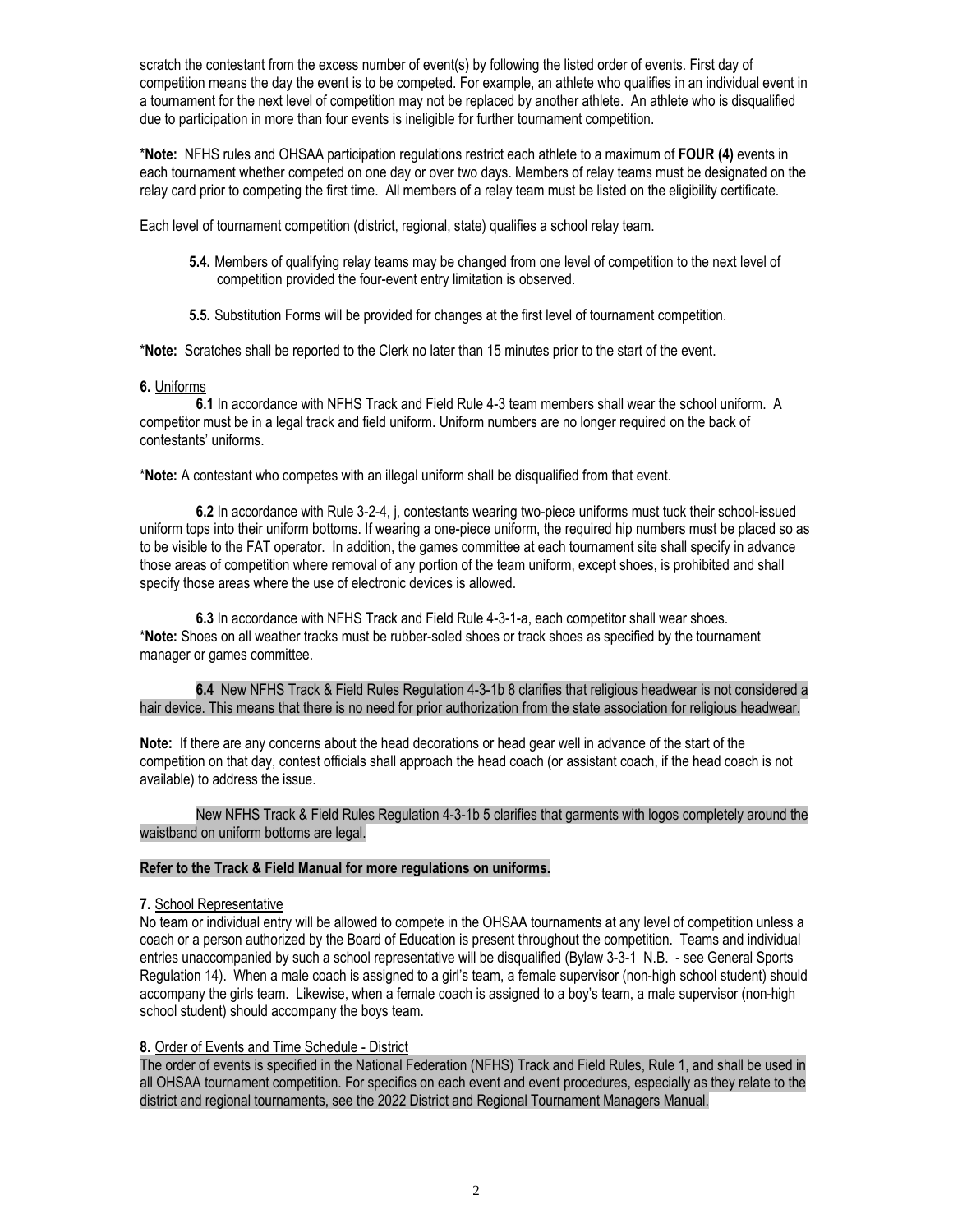#### **District Order of Events and SAMPLE Time Schedule for Finals - District Day 1 Day 2**

Girls 4 x 800M Relay (finals) 1:00 Girls 100M Hurdles Boys 4 x 800M Relay (finals 1:05 Boys 110M Hurdles Girls 100M Hurdles<br>
Boys 110M Hurdle 1:12 Boys 100M Dash Girls 100M Dash 1:15 Girls 4 x 200M Relay Boys 100M Dash 1:25 Boys 4 x 200M Relay Girls 4 x 200M Relay 1:35 Girls 1,600M Run Boys 4 x 200M Relay 1:45 Boys 1,600M Run<br>Girls 1,600M Run (if necessary)\* 1:55 Girls 4 x 100M Relav Girls 1,600M Run (if necessary)\* Boys 1,600M Run (if necessary)\* 2:00 Boys 4 x 100M Relay Girls 4 x 100M Relay 2:05 Girls 400M Dash Boys 4 x 100M Relay 2:10 Boys 400M Dash Girls 400M Dash 2:15 Girls 300M Hurdles Boys 400M Dash 2:20 Boys 300M Hurdles Girls 300M Hurdles 2:25 Girls 800M Run Boys 300M Hurdles 2:30 Boys 800M Run Girls 800M Run (if necessary)\* 2:35 Girls 200M Dash Boys 800M Run (if necessary)\* 2:40 Boys 200M Dash Girls 200M Dash 2:45 Girls 3,200M Run Boys 200M Dash 3:00 Boys 3.200M Run Girls 3,200M Run (if necessary)\* 3:15 Girls 4 x 400M Relay Boys 3,200M Run (if necessary)\* 3:25 Boys 4 x 400M Relay Girls 4 x 400M Relay Boys 4 x 400M Relay

1:12 Boys 100M Dash

after the start of the first heat of the girls and boys 4 x 200M Relay.

of the girls and boys 200M Dash. vault verification.

\*The first heat of the girls and boys 4 x 100M \*The time schedule for District finals should allow a Relay may begin no earlier than 15 minutes states in the semi-finals unless otherwise noted.

\*The first heat of the girls and boys 4 x 400M Throwing sectors shall be 34.92 degrees for the shot put Relay may begin no earlier than 20 minutes and discus. See the **Track & Field Manual** for more after the start of the first heat information on implements, including inspections, and pole

**Note:** This Order of Events and Time Schedule is consistent with the Order of Events and Time Schedule of both the regional and state meets.

#### **9.** Qualifying Tournaments

Each district and regional track and field tournament is a qualifying tournament for the tournament that follows. These tournaments are not preliminaries for the succeeding tournament. The personnel of qualifying relay teams may be changed from one tournament to the next.

#### **10.** Qualification to Regional Tournaments

The first four individuals or relay teams in each event in the district tournaments shall qualify for regional competition. Only four qualifiers in each event shall be permitted to qualify from a district tournament to a regional tournament. See Section 12 for procedure to determine qualifiers in case of ties.

#### **11.** Scoring and Ties

NFHS Track and Field Rule 2-2-1 shall apply. In field events, ties shall be broken by applying the specific procedures outlined in NFHS Track and Field Rule 6-3-2 and 6-3-4.

#### **12.** Determining Qualifiers in Case of Ties

If there is a tie in an event that would result in more qualifiers than permitted, refer to NFHS Track and Field Rule 4-5- 4. Accordingly,

 **12.1** Track Events: "if there is a tie in any heat or flight which affects qualification for the next level of competition, the tying competitors shall qualify if lanes or positions are available; if they are not available, the tied competitors shall compete against each other for the available lane or position."

\***Note:** When using F.A.T., timing to the 1/1000 may be used to break a tie for the last qualifying position.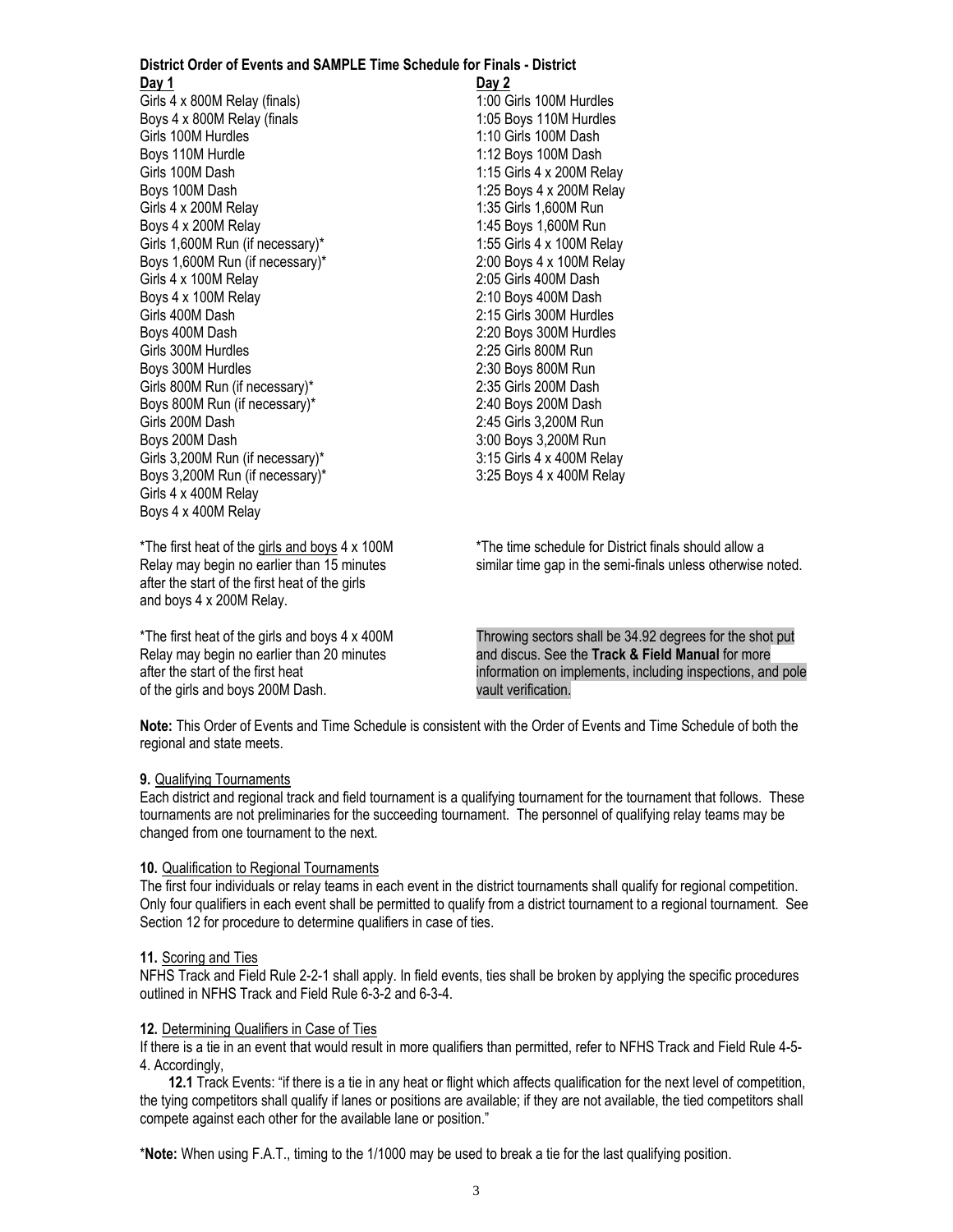- **12.2.** Shot Put, Discus, Long Jump; ties shall be broken according to NFHS Track and Field Rules 6-3-2. It is mandatory that all legal trials be measured and recorded.
- **12.3** High Jump and Pole Vault; the qualifier shall be determined according to NFHS Track and Field Rule 6-3-2.

\***Note:** Be sure that contestants are notified of any ties in qualifying positions immediately after the event so they will be available to compete for the qualifying position. When further competition is required to determine qualifiers, no records may be established and the awarding of points as well as awards shall be based upon the ties prior to the additional competition required to select a qualifier. Competitors tied for the last qualifying place in District and Regional competition shall be given one additional jump at the tying height before continuing with the competition. If the tie is not broken, the jump off for the last qualifying place shall take place only after the conclusion of the event when the other qualifying positions have been determined. A reasonable warm-up period with the bar set at an appropriate height subject to the discretion of the head event judge shall be given.

## **13.** Decisions

Referees' decisions are final in all tournaments. Exception: The Executive Director retains the right to rule on all instances involving ineligible participants. The Games Committee will serve in an advisory capacity to the referee if the referee chooses to seek advice. The referee shall not observe any type of video device unless the device has been approved in advance and when authorized may use the device only for determining order of finish.

## **14.** Appeal Procedure

**14.1** Obtain appeal form from the Tournament Manager.

- **14.2** Complete appeal form, sign and present to the tournament referee.
- **14.3** The tournament referee will review the appeal, reach a decision, complete and sign the referee's decision portion of the appeal form and notify the coach of the final decision.
- **14.4** The decision of the tournament referee is final and not subject to further review except as indicated in #13.

#### **15.** Awards

- **15.1** Awards presented at the site of the OHSAA Track and Field Tournament must be approved by the Executive Director.
- **15.2** District Tournaments The first-place team shall be awarded a district championship trophy. The runner up team shall be awarded a district runner-up trophy.
- **15.3** Awards Ceremony The medal ceremony and the awarding of team trophies is to be a celebration of the accomplishments of the athletes, not an opportunity to display unusual or inappropriate attire. Therefore, for all medal and trophy ceremonies, athletes shall be attired in team issued warm-ups or uniform and shall be free of all other articles deemed unsporting and/or inappropriate..There shall be no flowers brought to the awards podium.

## **16.** District Tournament Managers

District tournament managers shall be responsible for the proper organization and management of the track and field tournaments that they are managing. District tournaments shall be conducted according to the NFHS Track and Field Rules and the OHSAA tournament regulations for girls and boys track and field. The district tournament manager shall electronically submit to the regional tournament manager the names of qualifiers for each event. The complete results of the district tournaments shall be transmitted electronically immediately after finals are completed and no later than Sunday, May 22, 2022, at 1:00 p.m.

For district tournament assignments along with sites, dates and managers information, visit each OHSAA District Athletic Board website:

| Central – https://www.ohsaa.org/CDAB    | Northwest – https://www.ohsaa.org/NWDAB-Home |
|-----------------------------------------|----------------------------------------------|
| East – https://www.ohsaa.org/EDAB       | Southeast - https://www.ohsaa.org/SEDAB      |
| Northeast – https://www.ohsaa.org/NEDAB | Southwest – https://www.ohsaa.org/SWDAB-Home |

## **17.** Unsporting Conduct Penalty

During participation in OHSAA Tournaments, any student or coach ejected for unsporting conduct shall be ineligible for the remainder of that day as well as for all contests in track and field until two regular season/tournament contests have been competed at the same level as the ejection. Individuals ejected for unsporting conduct shall be reported to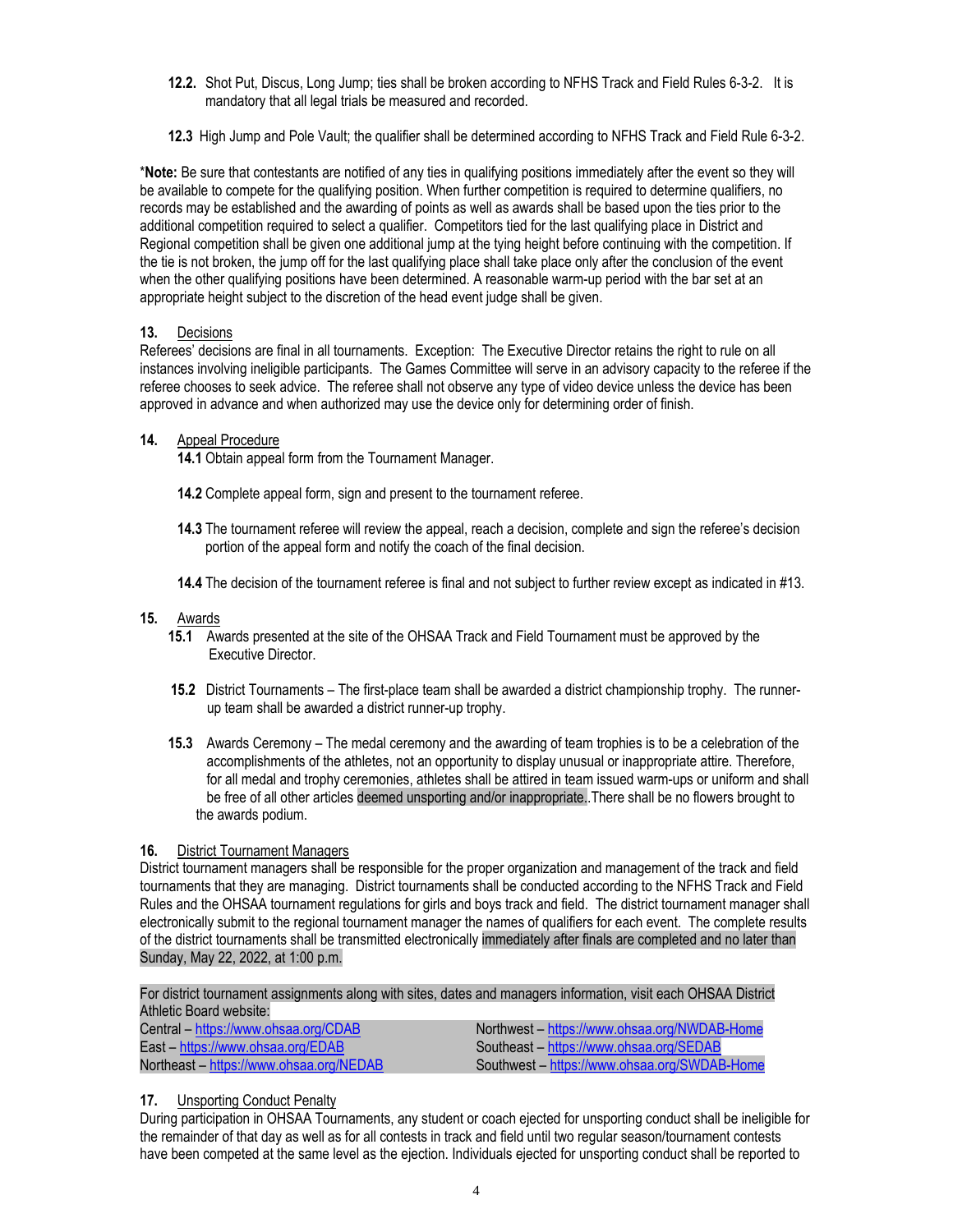the OHSAA Executive Director by the tournament manager. The Executive Director will investigate the situation and may impose additional penalties in accordance with Bylaw 11 if the situation warrants it. Participation in athletic contests is a privilege. Each individual is expected to conduct himself or herself in an exemplary manner while participating.

Beginning in 2021, Any player or coach ejected for fighting shall be ineligible for all contests for the remainder of that day. In addition, the player or coach shall be ineligible for all contests at all levels in that sport until FOUR regular season/tournament contests are played at the same level as the ejection or disqualification.

## **18.** Property Damage

There is no insurance covering property damage. If property is damaged at a tournament site by competing school teams, student body or spectators, the school from which the students and/or spectators come shall be liable and pay the cost of repair or replacement. The tournament manager is authorized to deduct from the school's share the cost of any damages caused by competing schools. Other damages to facilities not attributed to a competing school could be a legitimate tournament expense and may be deducted from tournament receipts. If damage is extensive the District Board or Board of Directors will become involved. Student crowd control at OHSAA sponsored tournaments is the responsibility of the principals of the competing schools.

## **19.** Sponsorship and Rights

The Ohio High School Athletic Association is the sponsoring association for the district, regional and state track and field tournaments. The OHSAA reserves all rights in regard to the management of these tournaments and the sale of any items at the tournaments or any audio-visual reproductions of the tournaments. Any sale of food, clothing, souvenirs or any other items at each tournament site is strictly prohibited without permission of the respective District Athletic Board for district tournaments and the OHSAA Executive Director for regional and state tournaments. The videotaping of any or all portions of the tournament for resale purposes is prohibited without permission.

## **20.** Prohibited Advertising

There shall be no advertising through printed media, billboards, radio or television that includes beer, wine, liquor, tobacco, political parties or candidates or any other advertising contrary to the philosophy of the high school athletic program.

## **21.** Raffles Prohibited

There shall be no raffles or any type of games of chance permitted at the site of track and field tournament contests during the period beginning one hour prior to the tournaments and ending one hour after the tournaments have ended.

#### **22.** Prohibited Sales

The sale of, the distribution of, or the consumption of alcoholic beverages or illegal drugs is not permitted at the site of any contests involving OHSAA member schools

#### **23.** Lightning and Inclement Weather

#### **Recognition**

Coaches, certified athletic trainers, athletes and administrators shall be educated regarding the signs indicating thunderstorm development. Since the average distance between successive lightening flashes is approximately 2-to-3 miles, anytime that lightning can be seen or thunder heard, the risk is already present. Weather can be monitored using the following methods:

- Monitor Weather Patterns -- Be aware of potential thunderstorms by monitoring local weather forecasts the day before and morning of the competition and by scanning the sky for signs of potential thunderstorm activity.
- National Weather Service -- Weather can be monitored using small, portable weather radios from the NWS. The NWS uses a system of severe storm watches and warnings. A watch indicates conditions are favorable for severe weather to develop in an area; a warning indicates severe weather has been reported in an area, and everyone should take proper precautions. Any thunderstorm poses a risk of injury or death even if it does not meet the criteria for severe weather. Therefore, anytime thunderstorms are in the forecast (even if it is only a 20% chance) event organizers shall be at a heightened level of awareness to the potential danger of lightening.

#### Management

- Evacuation -- If lightning is imminent or a thunderstorm is approaching, all personnel, athletes and spectators shall evacuate to available safe structures or shelters. A list of the closest safe structures shall be announced and posted at all athletic venues.
- Thirty-Minute Rule -- Once lightning has been recognized, competition shall not be resumed until at least 30 minutes after the last flash of lightning is witnessed or thunder is heard to begin or resume a contest. Given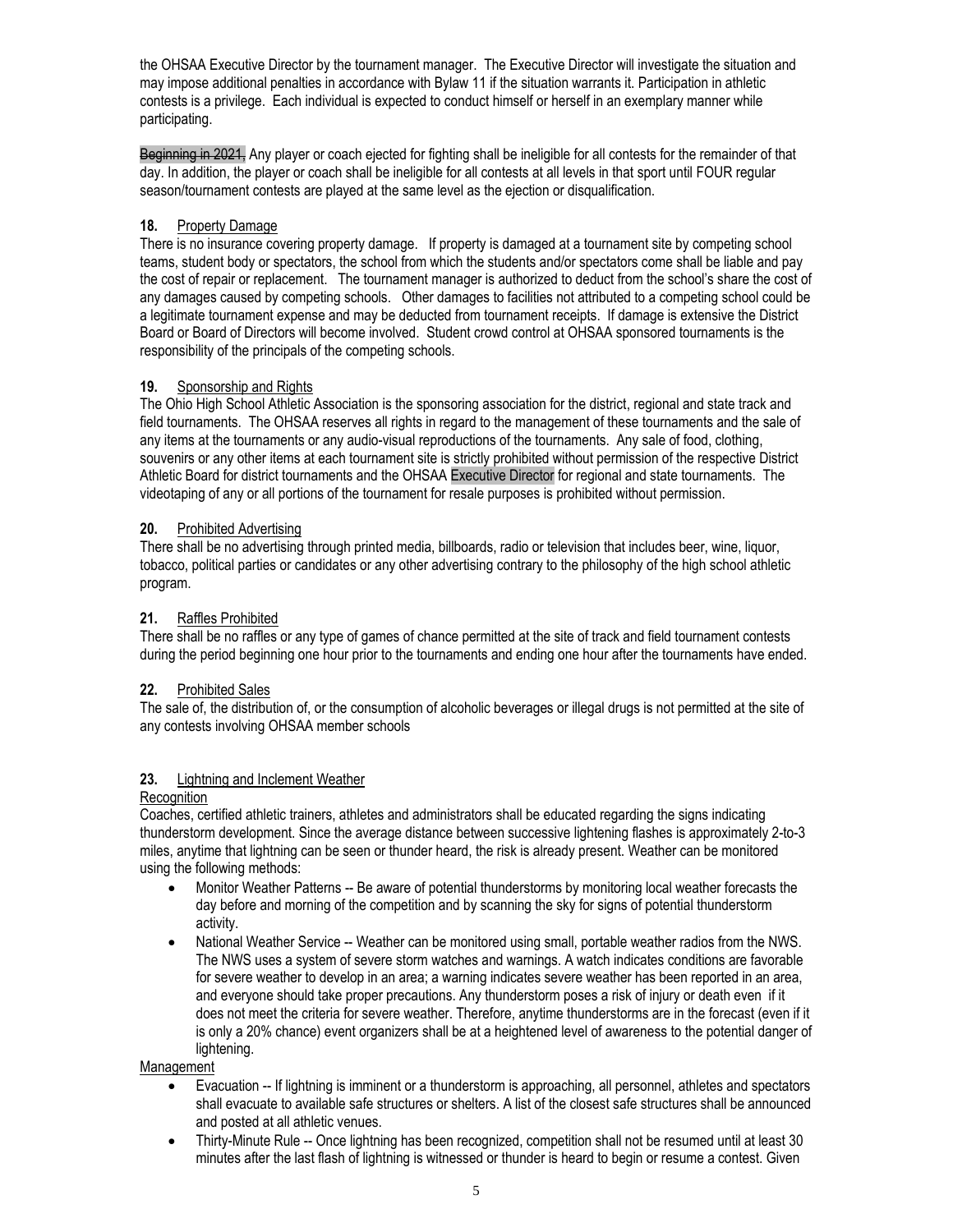the average rates of thunderstorm travel, this would allow the storm to move 10-to-12 miles away from the area and significantly reduces the risk of local lightning flashes. Any subsequent lightning or thunder after the beginning of the 30-minute count should reset the clock and another count should begin.

**Note:** At night, under certain atmospheric conditions, lightning flashes may be seen from distant storms. In these cases, it may be safe to continue an event. If no thunder can be heard and the flashes are low on the horizon, the storm may not pose a threat. Independently verified lightning detection information would help eliminate any uncertainty.

## **24.** Electronic Devices and Unfair Acts

In accordance with NFHS rule 4-6-5, it is considered an unfair act for a competitor to receive communication electronically DURING a race or trial. In accordance with NFHS rule 3-2-8, electronic devices may be used in unrestricted areas and coaching boxes, providing the location does not interfere with progress of the meet as determined by the meet referee. Electronic devices shall not be used to transmit information to the competitor DURING the race or trial and electronic devices shall not be used for any review of an official's decision. The penalty for violating this rule is disqualification from the event for the competitor and disqualification from the meet, on the basis of unsportsmanlike conduct, for team personnel, including coaches, managers, etc. Once a competitor is called up, the trial and allowable time has begun for an attempt, at which time coaches must cease use of electronic devices in communication with the athlete. Electronic communication may be resumed in accordance with NFHS rule 3-2-8 (see above) following the athlete's attempt.

## **25.** Admission – District and Regional Tournaments

All district tickets \$10.00 per person per session. All regional tickets \$12.00 per person per session. Children age 5 and under will not be charged admission. Tickets will be handled by the OHSAA's online partner, HomeTown Ticketing, and procedures will be shared with the participating schools.

## **26.** Complimentary Admission – District and Regional Tournaments

Complimentary admittance to district and regional track and field tournaments is restricted to the following people:

- Officials 1 for the official plus one guest
- Workers 1 for the worker
- Competitors and Coaches according to the following :
	- Number of Competitors Passes
		- 1-4 One more than number of competitors
		- 5-8 Two more than number of competitors
		- 9 or more Three more than number of competitors

\***Note:** Passes will not be provided to alternate members of relay teams unless they participate.

## **27.** Media

Credentials for district and regional tournaments may be obtained by contacting the tournament manager, including telecasting/broadcasting/streaming. All media arrangements are to be made prior to the tournament. *District and regional tournament managers should review requests for LIVE telecasting/video streaming with the Executive Director's office.* Contact Tim Stried, Director of Media Relations, at 614-267-2502, ext. 124, or [tstried@ohsaa.org.](mailto:tstried@ohsaa.org) All requests for credentials for the state tournament should also be made with Mr. Stried. Note that the OHSAA prohibits live television or video streaming of tournament contests unless prior permission has been obtained.

#### **28.** District Tournaments FAT Recommendations

- Two (2) cameras running as two separate systems on separate computers.
- Can be located on the same side of the track or opposite.
- One (1) IdentiLynx camera attached to the primary camera.
- Two (2) dedicated staff.
- Two (2) wind gages, electronic or manual.
- If manual, staff need to be properly trained on use.
- One (1) positioned for running events.
- One (1) positioned for long jump.

\*Please see notes below on officiating needs if two cameras are not used.

#### **29.** District Tournament Recommended Staffing of Officials

This is the recommended minimum number of officials needed to conduct a District Tournament. This number of officials will provide a minimum coverage of each area but leaves substernal opportunity for unfair competition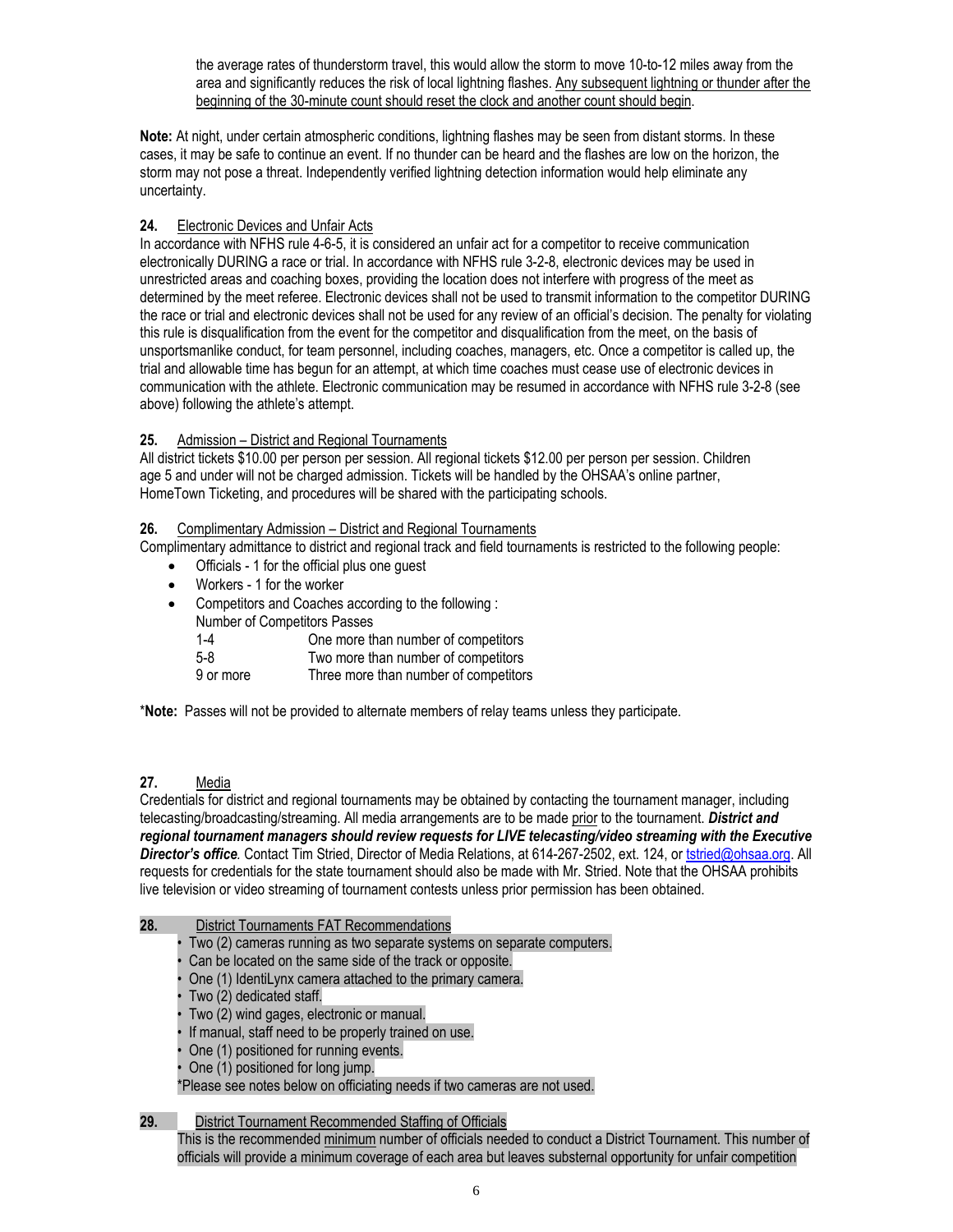due to missed calls. Tournament Managers are encouraged to hire at least the below officials but are strongly encouraged to use the preferred staffing levels. For more details on officials, see the 2022 District and Regional Tournament Managers Manual.

**Note:** "Field Referee" should read "Head Field Judge." While many invitations do use two referees (field and running), only one referee is utilized for tournaments.

#### **Mandatory Assignments:**

Referee (1) Head Field Judge (1) Clerks (3) Starters (2) Head Umpire (1) Head Discus Judge (1) Head High Jump Judge (1) Head Pole Vault Judge (1) Head Shot Put Judge (1) Head Long Jump Judge (1)

#### **Meet Manager Assignments:**

Shot Put (1) Discus (1) Long Jump (1) Umpires (8) \*If FAT recommendations are not met: Head Finish Judge/Timer (1) Timers (4)

#### **Total Officials:** 24

**\*Total Officials:** 29 (Staffing level if FAT minimums are not met)

#### **30.** District Tournament Preferred Staffing of Officials

This is the preferred number of officials that should be contracted to conduct a District Tournament. This staffing level provides an adequate number of officials to provide a fair and safe competition. If additional officials are available it is recommended, they be contracted and assigned in order of importance (1 umpires, 2 discus, 3 shot put, 4 long jump, 5 pole vault, 6 high jump). For more details on officials, see the 2022 District and Regional Tournament Managers Manual.

**Note:** "Field Referee" should read "Head Field Judge." While many invitations do use two referees (field and running), only one referee is utilized for tournaments.

#### **Mandatory Assignments:**

Referee(1) Head Field Judge (1) Clerks (3) Starters (2) Head Umpire (1) Head Discus Judge (1) Head High Jump Judge (1) Head Pole Vault Judge (1) Head Shot Put Judge (1) Head Long Jump Judge (1)

#### **Meet Manager Assignments:**

Field Event Judges in DAB assignments Long Jump (2) High Jump (1) Pole Vault (2) Shot Put (2) Discus (3) Umpires (12) \*If FAT recommendations are not met: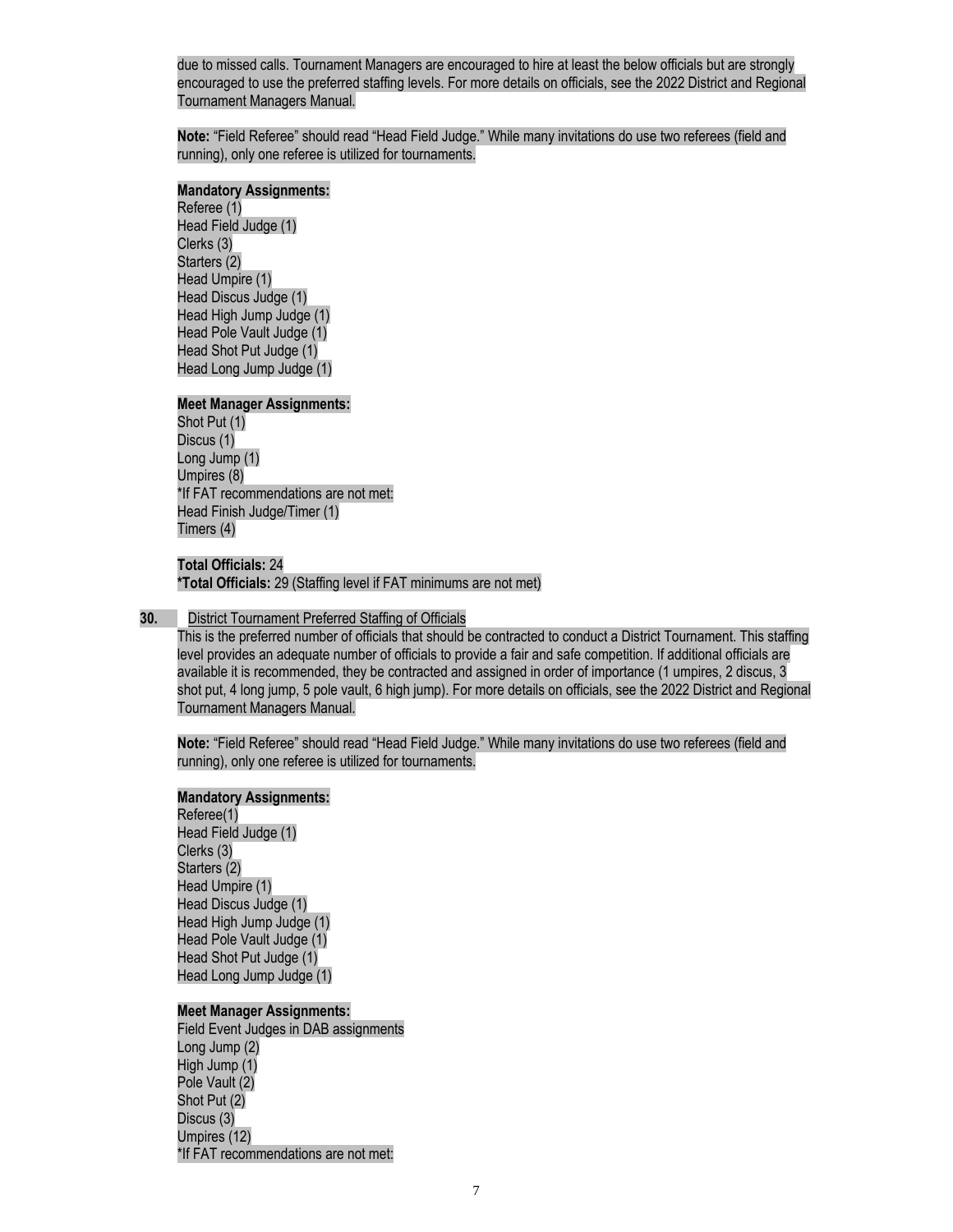Head Finish Judge (1) Head Timer (1) Timers (7)

**Total Officials:** 35 **\*Total Officials:** 44 (Staffing level if FAT minimums are not met)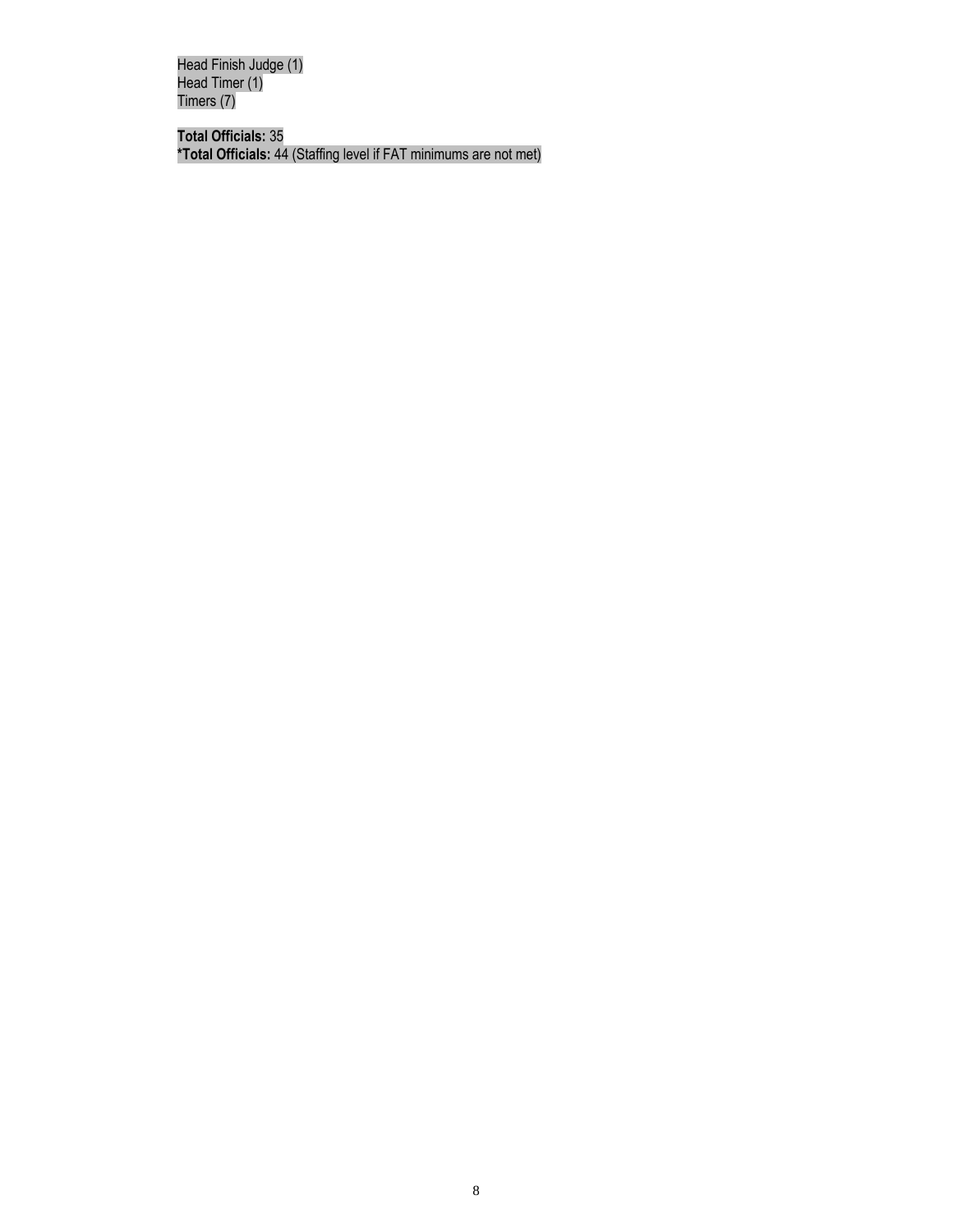# **2022 BOYS AND GIRLS REGIONAL TRACK & FIELD TOURNAMENTS May 25-May 28, 2022**

## **1.** Eligibility

All participants must be eligible according to Bylaws and Regulations of the OHSAA and must have qualified at the 2022 District track and field tournament to which assigned.

#### **2.** Entries

- **2.1.** The District Tournament Managers of boys and girls track and field tournaments will transmit complete results of the district tournaments to the regional tournament manager immediately after finals are completed and no later than Sunday, May 22, 2022, at 1:00 p.m.
- **2.2.** Individuals and relay teams who have qualified at a district tournament automatically become eligible for participation in the regional track and field tournament to which assigned.

#### **3.** Regional Tournament schedule, order of events, sites, representation and schedule

See complete regional tournament information and schedule on the OHSAA website [\(www.ohsaa.org\)](http://www.ohsaa.org/) under the track and field section.

#### **4.** Games Committee

Each regional track and field tournament will have a games committee composed of one coach of a boys team, one coach of a girls team, the referee, the head clerk, the head field judge and the tournament manager, ex-officio and without a vote. The coaches on the games committee will be appointed by the tournament manager.

The games committee will be responsible for all provisions of NFHS Track and Field Rules 3-2-3 and 3-2-4 and may serve in an advisory capacity to the referee in any matters involving appeals. This is subject to the discretion of the referee. Games committee members are not required to meet in person. All business may be conducted via electronic communication.

#### **5.** Seeding and Lane Assignments

NFHS Track and Field Rule 5-6 will be the basis for seeding competitors and forming heats.

- **5.1.** 800m, 1600m, 3200m, 4x800 relay and all field events starting line assignments and field event order of competition and flights shall be determined by the games committee by lot using an open draw.
- **5.2.** All track events except the 800m, 1600m, 3200m runs and the 4x800 relay the runners shall be assigned to the lanes based upon their seeded position and using the following order:

| Seed          | Lane           |
|---------------|----------------|
|               | 4              |
|               | 5              |
| $\frac{2}{3}$ | 6              |
| 4             | 3              |
| 5             | $\overline{c}$ |
| 6             | 7              |
| 7             | 8              |
| 8             |                |
|               |                |

#### **6.** Semifinal Heats - Regional and State

Method of determining qualifiers to the finals:

- **6.1.** In all running events at the regional level consisting of semi-final heats, the top two (2) from each heat and the next four (4) fastest times will qualify to the finals.
- **6.2.** In all running events at the state meet consisting of semi-final heats, the top two (2) from each heat and the next five (5) fastest times will qualify to the finals.

#### **7.** Shot Put and Discus

Throwing implements used in the shot put and discus throw events shall be provided by the individual or be schoolissued. All implements shall be weighed and gauged at the site and meet the minimum standards found in NFHS Rules 6-6-2 and 6-7-2. Competitors may use ONLY legal and approved implements in warm-up and competition according to NFHS Rule 6-2-10. Athletes may not use implements that are less than the minimum specification or exceed the maximum specification (i.e. college implements) during practice since only NFHS legal and approved implements are acceptable.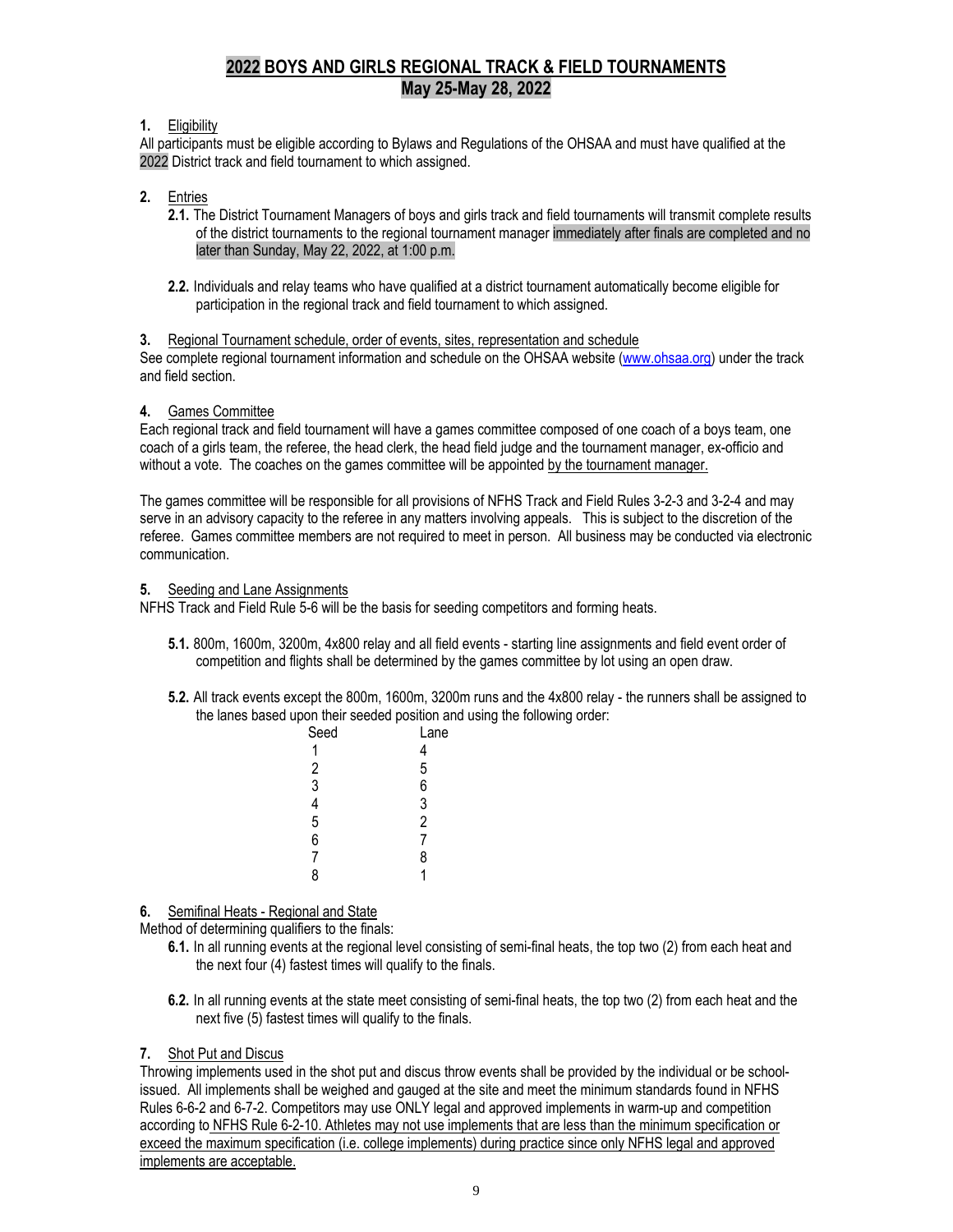## **8.** Regional Tournament Managers

The regional tournament managers shall send all results in the electronic format requested to the OHSAA's data manager as soon as the Referee has certified the results. Divisions I and III results must be sent no later than 9:00 p.m. on Friday, May 27, 2022. The Division II results must be sent no later than 5:00 p.m. on Saturday, May 28, 2022. Managers will receive complete instructions from the OHSAA relative to the transmission of this information.

In addition, the regional tournament managers shall deliver all paper forms and other supporting material via overnight mail to the OHSAA office, 4080 Roselea Place, Columbus, Ohio 43214.

The complete report of the eight scoring places in each event plus complete team scoring along with the financial report shall be filed with the OHSAA within 10 days after the regional tournament.

## **9.** Qualification to State Tournament

The first four individual or relay teams in each event in each regional tournament will qualify for state tournament competition. In addition, the next two (2) best times, distances, and heights statewide in each event (running and field events) will be invited to the state meet as well. See Section 11, page 4, of this document for procedures to determine qualifiers in case of ties.

## **10.** Awards

Tournament managers are responsible for the arrangement of award presentations. Presentations shall be conducted with proper respect and congratulations to all award winners. Individual Awards shall be presented to the first eight place winners in each event. In case of ties, duplicate awards shall be shipped later.

Team Awards shall be presented to the championship and runner-up teams. Trophies shall be presented for the school plus an individual award for the head coach and manager or assistant coach of the championship and runnerup team. For team ties for first place, duplicate championship trophies shall be awarded but no second-place trophy shall be presented.

Awards Ceremony – The medal ceremony and the awarding of team trophies is to be a celebration of the accomplishments of the athletes, not an opportunity to display unusual or inappropriate attire. Therefore, for all medal and trophy ceremonies, athletes shall be attired in team issued warm-ups or uniform and shall be free of all other articles deemed unsporting and/or inappropriate. There shall be no flowers brought to the awards podium.

#### **11.** Regional Tournament FAT Minimum Requirements

This is a list of the minimum acceptable set up for FAT for this level of competition.

- Two (2) cameras running as two separate systems on separate computers.
- Can be located on the same side of the track or opposite.
- One (1) IdentiLynx camera attached to the primary camera.
- Two (2) dedicated staff.
- Two (2) wind gages, electronic or manual.
- If manual, staff need to be properly trained on use.
- One (1) positioned for running events.
- One (1) positioned for long jump.
- **12.** Regional Tournament FAT Recommendations This is a list of the recommended set up for FAT for this level of competition.
	- Where space provides, three (3) cameras running as separate systems on separate computers.
	- One located on the opposite side of the track
	- One (1) IdentiLynx camera attached to the primary camera.
	- Three (3) to four (4) dedicated staff.
	- One of the staff specifically dedicated to recording field events, relay cards etc.
	- Two (2) wind gages, electronic or manual.
	- If manual, staff need to be properly trained on use.
	- One (1) positioned for running events.
	- One (1) positioned for long jump.

**13.** Officials

OHSAA registered track and field officials shall be used at all officiating positions. In the event there are not enough registered track and field officials available, non-registered track and field officials may be used. For more details on officials, see the 2022 District and Regional Tournament Managers Manual.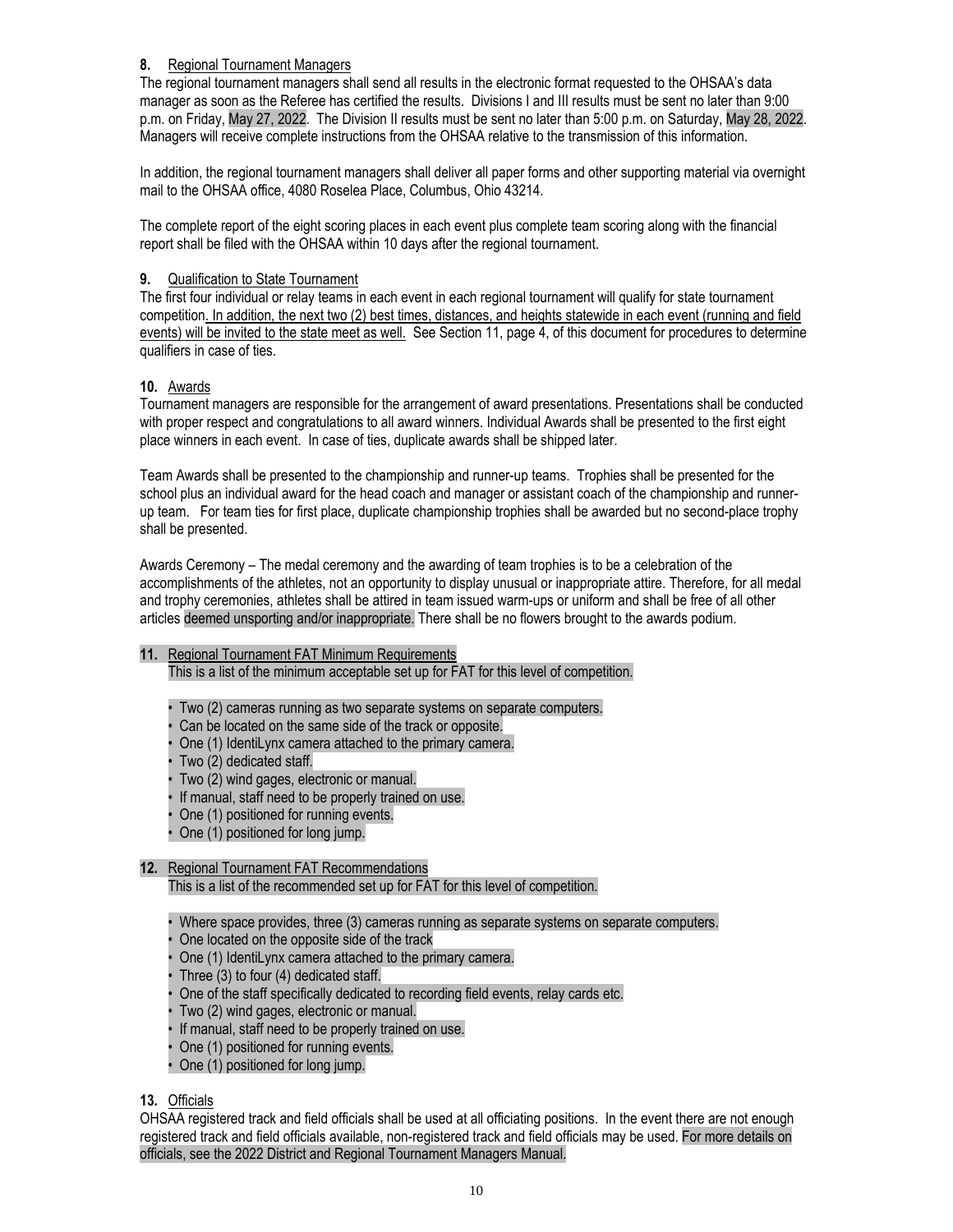#### **14.** Regional Tournament Minimum Officiating Staffing Requirements

This is the mandatory minimum number of officials needed to conduct a Regional Tournament. This number of officials will provide coverage of each area but leaves opportunity for unfair competition due to missed calls. Tournament Managers must hire at least the below officials but are strongly encouraged to use the recommended staffing levels. If additional officials are available but recommended staffing levels can't be met, it is recommended they be contracted and assigned in order of importance (1 umpires, 2 discus, 3 shot put, 4 long jump, 5 pole vault, 6 high jump).

## **OHSAA Assigned Officials:**

Referee (1) Head Field Judge (1) Clerks (3) Starters (3) Head Umpire (1) Meet Manager assignments Long Jump (3) High Jump (2) Pole Vault (2) Shot Put (3) Discus (4) \*Meet Managers must indicate and assign one person in each field event as the head for that event. Management can coordinate with the Referee or Head Field Judge on what officials should be given these positions. Umpires (12) \*Referees and Head Umpires will determine Zone Chiefs and appoint them the day of the meet. No assignments are made for these.

#### **Total Officials**: 35

**15.** Regional Tournament Recommended Staffing of Officials

**OHSAA Assigned Officials:** Referee (1) Head Field Judge (1) Clerks (3) Starters (3) Head Umpire (1)

#### **Meet Manager assignments:**

Long Jump (4) High Jump (3) Pole Vault (3) Shot Put (4) Discus (5) Meet Managers must indicate and assign one person in each field event as the head for that event. Management can coordinate with the Referee or Head Field Judge on what officials should be given these positions. Umpires (18) Referees and Head Umpires will determine Zone Chiefs and appoint them the day of the meet. No assignments are made for these.

#### **Total Officials:** 46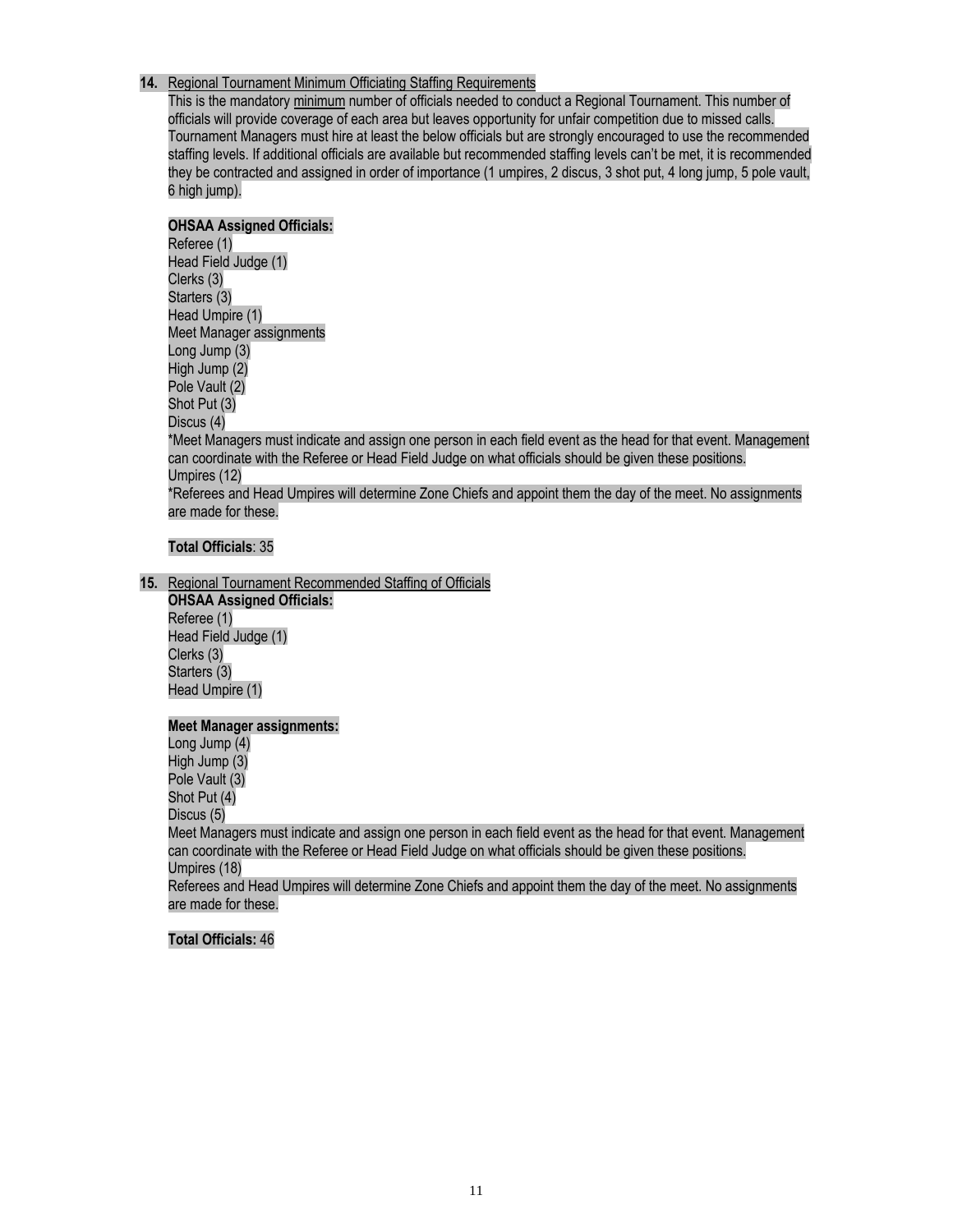## **2022 Division I Regional Sites, Dates, Managers and Representation LAST UPDATED 2-9-22**

REGION 1 **YOUNGSTOWN** – Austintown-Fitch High School, 4560 Falcon Drive, Youngstown 44515. Site Manager: Allison Jones, 1841 Birch Trace, Austintown 44515. C: 330-717-1817; E-Mail: [ajones@austintownschools.org](mailto:ajones@austintownschools.org) Dates: Wednesday, May 25, 4:30 P.M (Field Events), 6:00 P.M. (Running). Friday, May 27, 4:30 P.M. (Field Events), 6:00 P.M. (Running)

Representation: Boys – Northeast 16; Girls - Northeast 16 Boys Qualifiers from: Youngstown, Painesville, Nordonia, North Canton Girls Qualifiers from: Youngstown, Painesville, Nordonia, North Canton

REGION 2 **FINDLAY** – Findlay High School, 1200 Broad Avenue, Findlay 45840. Site Manager: Greg Gilbert, 1000 N. Main St., Findlay 45840. O: 419-434-6788; E-Mail[: gilbert@findlay.edu.](mailto:gilbert@findlay.edu) Athletic Administrator: Nate Weihrauch, 1200 Broad Ave., Findlay 45850. O: 419-425-8216; C: 419-348-8353; Email: [nweihrauch@findlaycityschools.org.](mailto:nweihrauch@findlaycityschools.org)

Dates: Wednesday, May 25, 4:30 P.M. (Field Events) 6:00 P.M. (Running) Friday, May 27, 4:30 P.M. (Field Events), 6:00 P.M. (Running) Representation: Boys – Northeast 8; Northwest 8; Girls – Northeast 8, Northwest 8 Boys Qualifiers from: Amherst, Brunswick, Toledo, Findlay Girls Qualifiers from: Amherst, Brunswick, Toledo, Findlay

REGION 3 **PICKERINGTON** – Pickerington High School North, 7800 Refugee Rd., Pickerington, 43147. Site Manager: Lizzy Wilson. O: 614-830-2731; C: 317-797-2051; E-Mail: [lizzy\\_wilson@plsd.us.](mailto:lizzy_wilson@plsd.us.) Dates: Wednesday, May 25, 4:30 P.M. (Field Events), 6:00 (Running) Friday, May 27, 4:30 P.M. (Field Events), 6:00 P.M. (Running) Representation: Boys – Central 12; East/Southeast 4 ; Girls – Central 12 , East/Southeast 4 Boys Qualifiers from: Hilliard Darby 1, Hilliard Darby 2, Hilliard Darby 3, Marietta Girls Qualifiers from: Hilliard Darby 1, Hilliard Darby 2, Hilliard Darby 3, Marietta

REGION 4 **HUBER HEIGHTS** – Wayne High School, 5400 Chambersburg Road, Huber Heights, 45424. Athletic Administrator: Nate Baker, Ph: 937-237-4130; E-Mail[: nathaniel.baker@myhhcs.org.](mailto:nathaniel.baker@myhhcs.org) Site Manager: Scott Amburgey C: 937-344-7983; E-Mail: [George.amburgey@dla.mil.](mailto:George.amburgey@dla.mil) Dates: Wednesday, May 25, 5:00 P.M (Field Events), 6:30 P.M. (Running).

 Friday, May 27, 5:00 P.M. (Field Events), 6:30 P.M. (Running) Representation: Boys – Southwest 16; Girls - Southwest 16 Boys Qualifiers from: Troy, Bellbrook, Mason, Hamilton Ross Girls Qualifiers from: Troy, Bellbrook, Mason, Hamilton Ross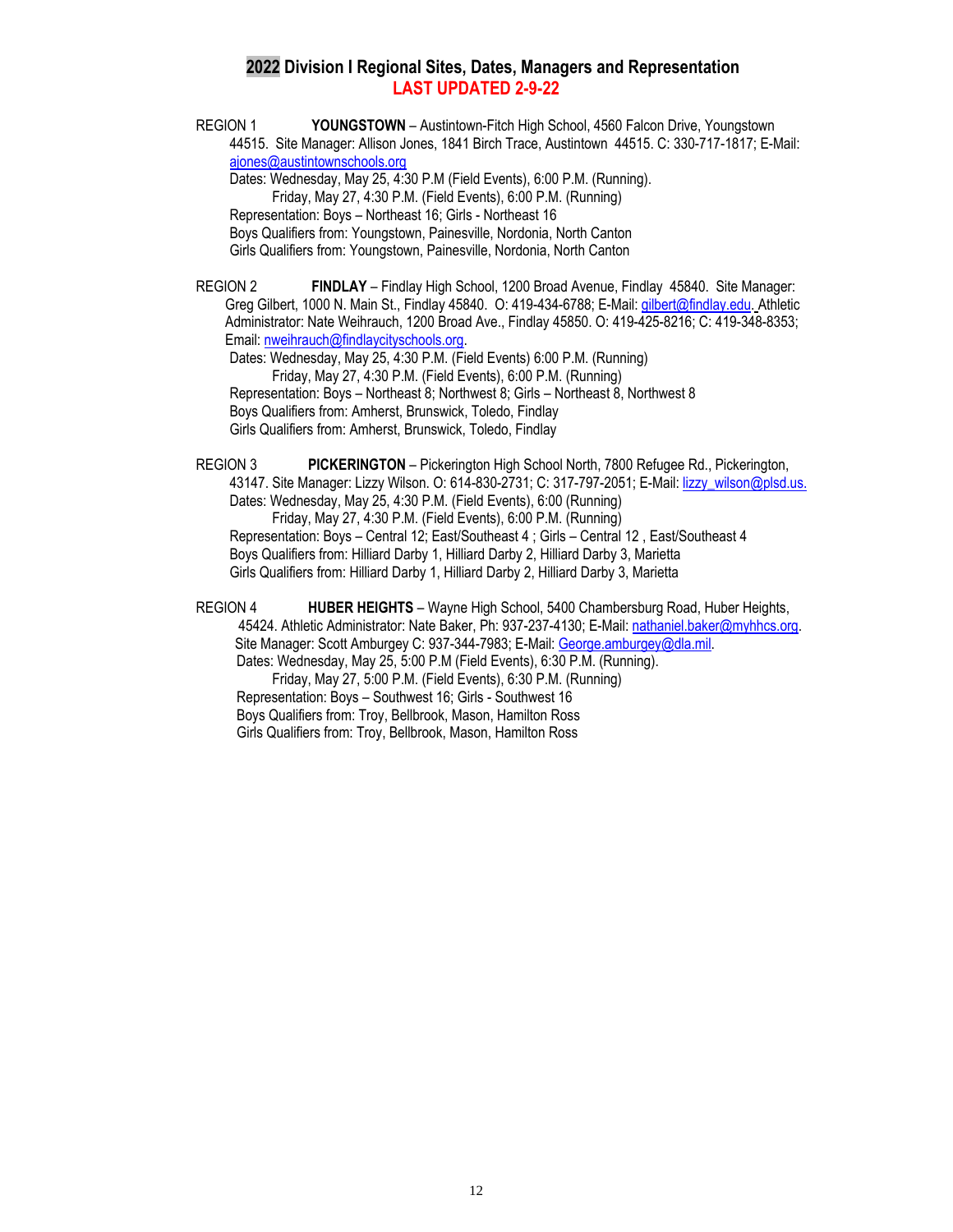## **2022 Division II Regional Sites, Dates, Managers and Representation LAST UPDATED 2-23-22**

REGION 5 **YOUNGSTOWN** – Austintown-Fitch High School, 4560 Falcon Drive, Youngstown 44515. Site Manager: Rob Conklin, 194 Carter Circle, Boardman, 44512. H: 330-726-9489; C: 330- 501-4456; Fax: 330-797-3944; E-Mail[: rconklin@austintownschools.org](mailto:rconklin@austintownschools.org) Dates: Thursday, May 26, 4:30 P.M. (Field Events), 6:00 P.M. (Running) Saturday, May 28, 11:00 A.M. (Field Events), 12:30 P.M. (Running) Representation: Boys – Northeast 16; Girls - Northeast 16 Boys Qualifiers from: Lakeview, Orrville, Perry, Salem Girls Qualifiers from: Lakeview, Orrville, Perry, Salem

REGION 6 **LEXINGTON** – Lexington High School, 103 Clever Lane, Lexington, 44904. Site Manager: Jeff Eichorn, 103 Clever Lane, Lexington, 44904. W: 419-884-2101; C: 419-512-3043; Fax: 419-884-2340; E-Mail: [eichorn.jeff@lexington.k12.oh.us.](mailto:eichorn.jeff@lexington.k12.oh.us.)

Dates: Thursday, May 26, 4:00 P.M. (Field Events), 5:30 P.M. (Running) Saturday, May 28, 11:00 A.M. (Field Events), 12:30 (Running) Representation: Boys – Central 8, Northwest 8; Girls – Central 4, Northeast 4, Northwest 8 Boys Qualifiers from: Westerville North 1, Westerville North 2, Oak Harbor, Ontario Girls Qualifiers from: Westerville North, Bedford, Oak Harbor, Ontario

REGION 7 **CHILLICOTHE** – Chillicothe High School, 421 Yoctangee Parkway, Chillicothe, 45601. Site Manager: Knute Bonner, 421 Yoctangee Parkway, Chillicothe, 45601. O: 740-702-2287; C: 740-XXXX; Fax: 740-779-5376; E-mail: [knute.bonner@ccsd.us;](mailto:knute.bonner@ccsd.us) Dates: Thursday, May 26, 5:00 P.M. (Field Events), 6:30 P.M. (Running) Saturday, May 28, 11:30 A.M. (Field Events), 1:00 P.M. (Running) Representation: Boys – East 8, Southeast 8; Girls –East 8, Southeast 8 Boys Qualifiers from: Meadowbrook, West Holmes, Meigs, Washington Court House Girls Qualifiers from: Meadowbrook, West Holmes, Meigs, Washington Court House

 REGION 8 **PIQUA** – Piqua High School, 1 Indian Trail, Piqua, 45356 Site Manager: Roger Bowen, 653 Beechwood Dr., Tipp City 45371; C: 937-608-0951; E-Mail: [rogertbowen@aol.com.](mailto:rogertbowen@aol.com.)  Dates: Thursday, May 26, 5:00 P.M. (Field Events), 6:30 P.M. (Running) Saturday, May 28, 11:00 A.M.(Field Events), 12:30 P.M. (Running) Representation: Boys – Northwest 4, Southwest 12; Girls –Northwest 4, Southwest 12 Boys Qualifiers from: Defiance, Graham, New Richmond, Piqua, Girls Qualifiers from: Defiance, Graham, New Richmond, Piqua,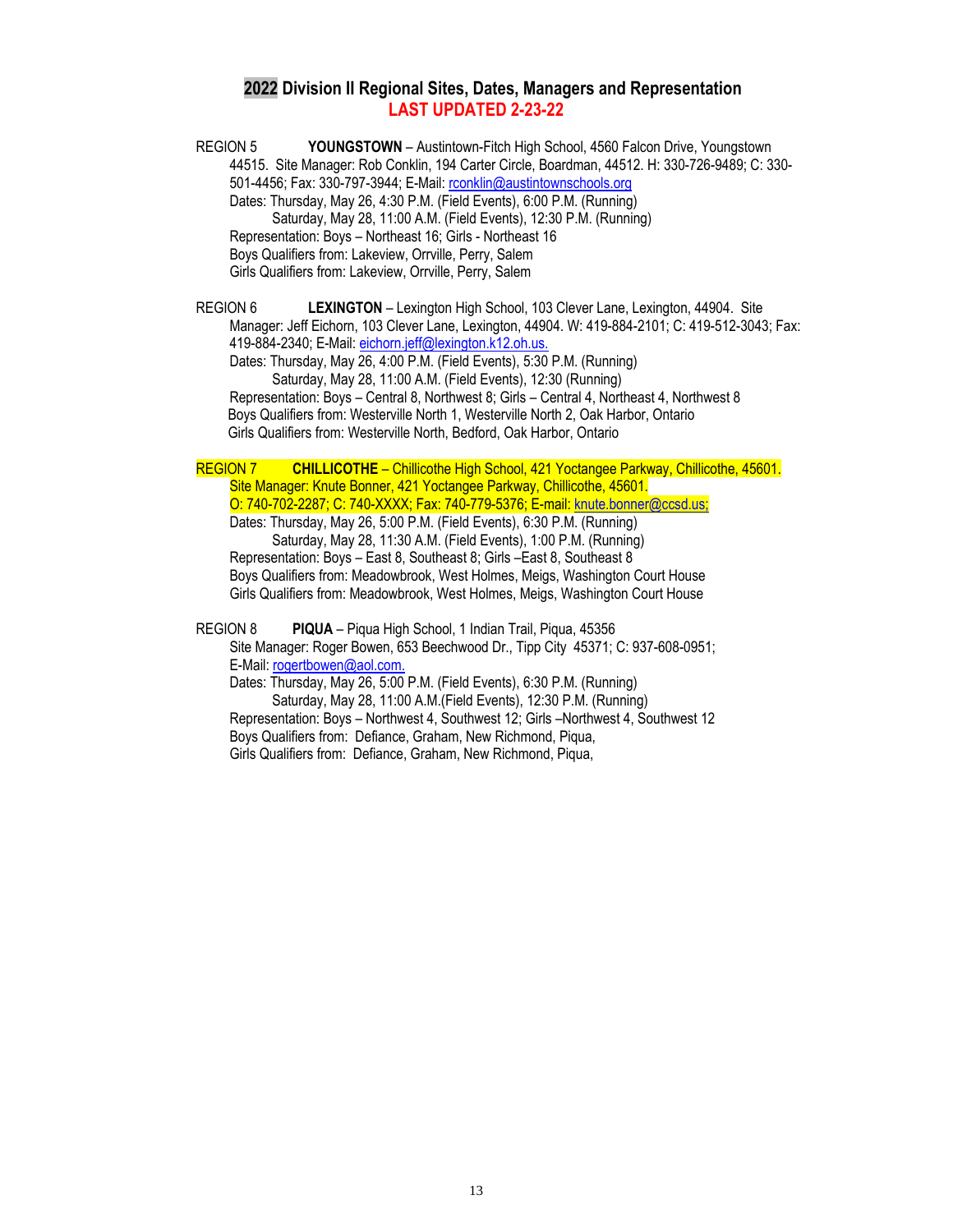## **2022 Division III Regional Sites, Dates, Managers and Representation LAST UPDATED 2-9-22**

REGION 9 **MASSILLON** – Perry High School, 3737 13<sup>th</sup> Street SW, Massillon, 44646; Athletic Administrator: Rick Rembielak; O: 330-478-6159, ext. 2901; Email[: rick.rembielak@perrylocal.org.](mailto:rick.rembielak@perrylocal.org)

Dates: Wednesday, May 25, 4:30 P.M. (Field Events), 6:00 P.M. (Running) Friday, May 27, 4:30 P.M (Field Events), 6:00 P.M. (Running) Representation: Boys – Northeast 12, East 4; Girls – Northeast 12, East 4 Boys Qualifiers from: Norwayne, Cuyahoga Heights, Springfield, Newcomerstown Girls Qualifiers from: Norwayne, Cuyahoga Heights, Springfield, Newcomerstown

REGION 10 **TIFFIN** – Columbian High School, 300 S. Monroe Street, Tiffin, 44883. Site Manager Brian Cole; C: 419-979-8950; Email[: brian@osstusa.com;](mailto:brian@osstusa.com) Athletic Administrator Dan Hartsel; C: 419-619-9586; Email: Daniel hartsel@tiffincityschools.org. Dates: Wednesday, May 25, 4:00 P.M.(Field Events), 5:30 P.M. (Running) Friday, May 27, 5:00 P.M. (Field Events), 6:30 P.M. (Running) Representation: Boys – Northwest 16; Girls – Northwest 16

Boys Qualifiers from: Bluffton (5), Gibsonburg (5), Ayersville (6)

Girls Qualifiers from: Bluffton (4), Gibsonburg (4), Ayersville (4), Colonel Crawford (4)

REGION 11 **CHILLICOTHE** – Southeastern High School, 2003 Lancaster Road, Chillicothe, 45601. Site Manager: Leonard Steyer; O: 740-774-2003; C: 740-701-6346; Fax: 740-774-1692; Email: steyer@sepanthers.org. Dates: Wednesday, May 25, 4:00 P.M. (Field Events), 5:30 (Running) Friday, May 27, 11:00 A.M.(Field Events), 12:30 P.M. (Running)

Representation: Boys – Central 4; Southeast 8; Northwest 4; Girls – Central 8; Southeast 8 Boys Qualifiers from: Granville, Nelsonville York, Northwest, Colonel Crawford Girls Qualifiers from: Granville 1,Granville 2, Nelsonville York, Northwest

REGION 12 **TROY** – Troy High School, 151 W. Staunton Road, Troy, 45373 Tournament Manager: Charles Gase, 895 Johnston Drive, Sydney 45365. H: 937-492-7213, E-mail: [charliegase@gmail.com;](mailto:charliegase@gmail.com) Site Manager: David Palmer, Troy High School, 151 W. Staunton Road, Troy, 45373. O: 937-332-6045; Email[: palmer-d@troy.k12.oh.us.](mailto:palmer-d@troy.k12.oh.us) Dates: Wednesday, May 25, 4:30 P.M. (Field Events), 6:00 P.M. (Running) Friday, May 27, 5:00 P.M. (Field Events), 6:30 P.M. (Running)

Representation: Boys – Northwest 4, Southwest 12 ; Girls – Northwest 4, Southwest 12 Boys Qualifiers from: Spencerville, Graham, New Richmond, Piqua Girls Qualifiers from: Spencerville, Graham, New Richmond, Piqua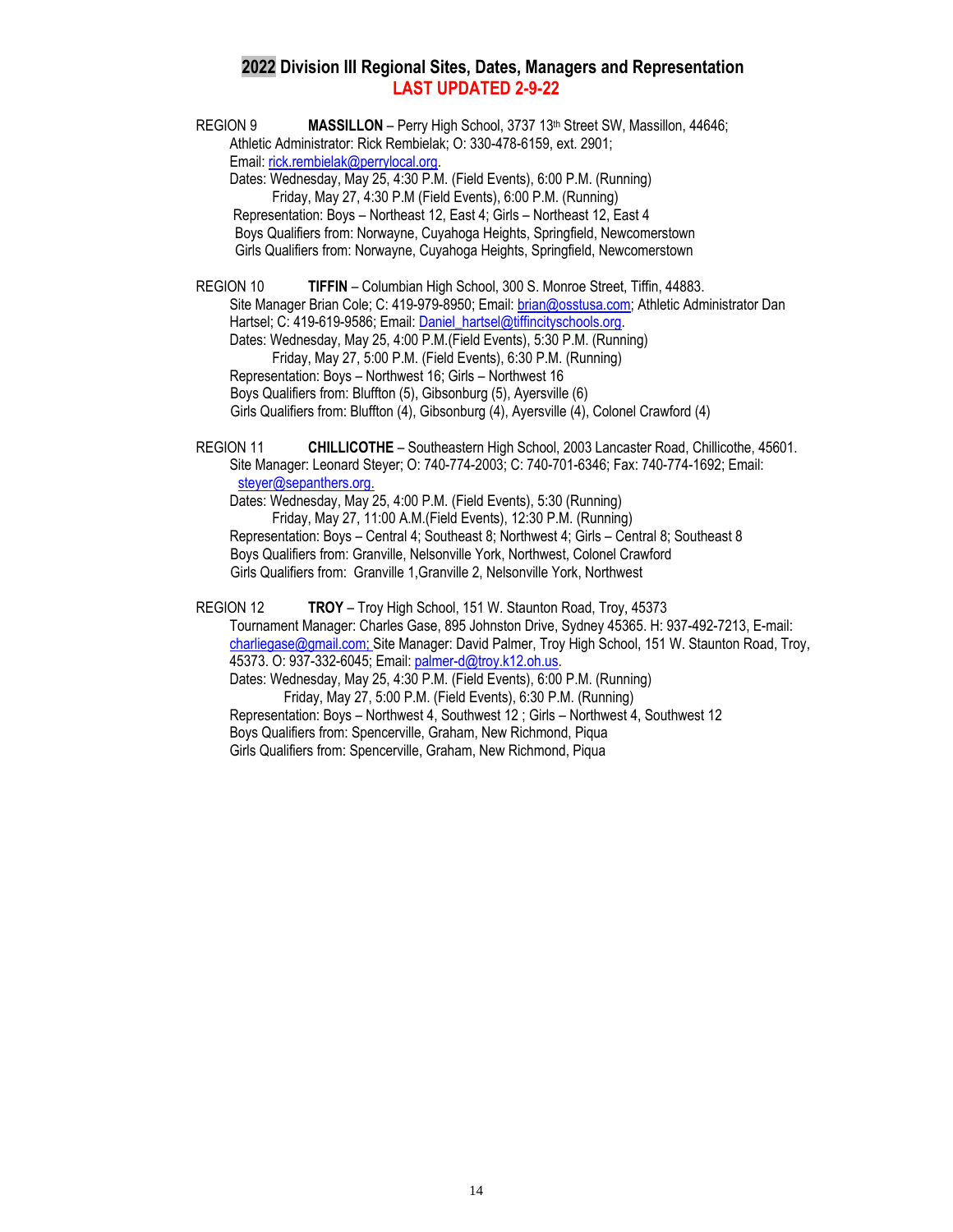# **114th BOYS; 47 th GIRLS, AND 9 th SEATED ATHLETE STATE TRACK & FIELD TOURNAMENTS June 3 and 4, 2022 Jesse Owens Memorial Stadium, The Ohio State University, Columbus**

#### **1.** Regulations

All applicable regulations for district and regional tournaments are part of the state tournament regulations.

#### **2.** State Tournament Management

The 114<sup>th</sup> Annual Boys; 47<sup>th</sup> Annual Girls, and 9<sup>th</sup> Annual Seated Athlete State Track and Field Tournaments will be held on June 3 and June 4, 2022, at Jesse Owens Memorial Stadium, 2450 Fred Taylor Dr., The Ohio State University, Columbus, 43210. Tournament Manager: Dave DeAngelo; O: 614-247-6009; C: 614-738-3562; Email: [deangelo.1@osu.edu;](mailto:deangelo.1@osu.edu) OHSAA Sport Administrator: Dustin Ware; O: 614-267-2502, ext. 129; Email: [dware@ohsaa.org.](mailto:dware@ohsaa.org)

## **3.** Entries

The regional tournament managers of boys and girls track and field tournaments will transfer regional tournament qualification data electronically as per instructions provided by the OHSAA in accordance with the established deadlines. These entries and the subsequent state tournament event qualifications shall be posted to the OHSAA website [\(www.ohsaa.org\)](http://www.ohsaa.org/) by 9:00 a.m., Monday, May 30, 2022.

#### **4.** Qualification to State Tournament

The first four individuals or relay teams in each event in the regional tournaments will qualify for state tournament competition. In addition, the next two best times (running), distances, and heights (field events) STATEWIDE in each event will be invited as well. See NFHS rule 2-2, 6-3-2, and 6-3-4 for procedures to determine qualifiers in case of ties.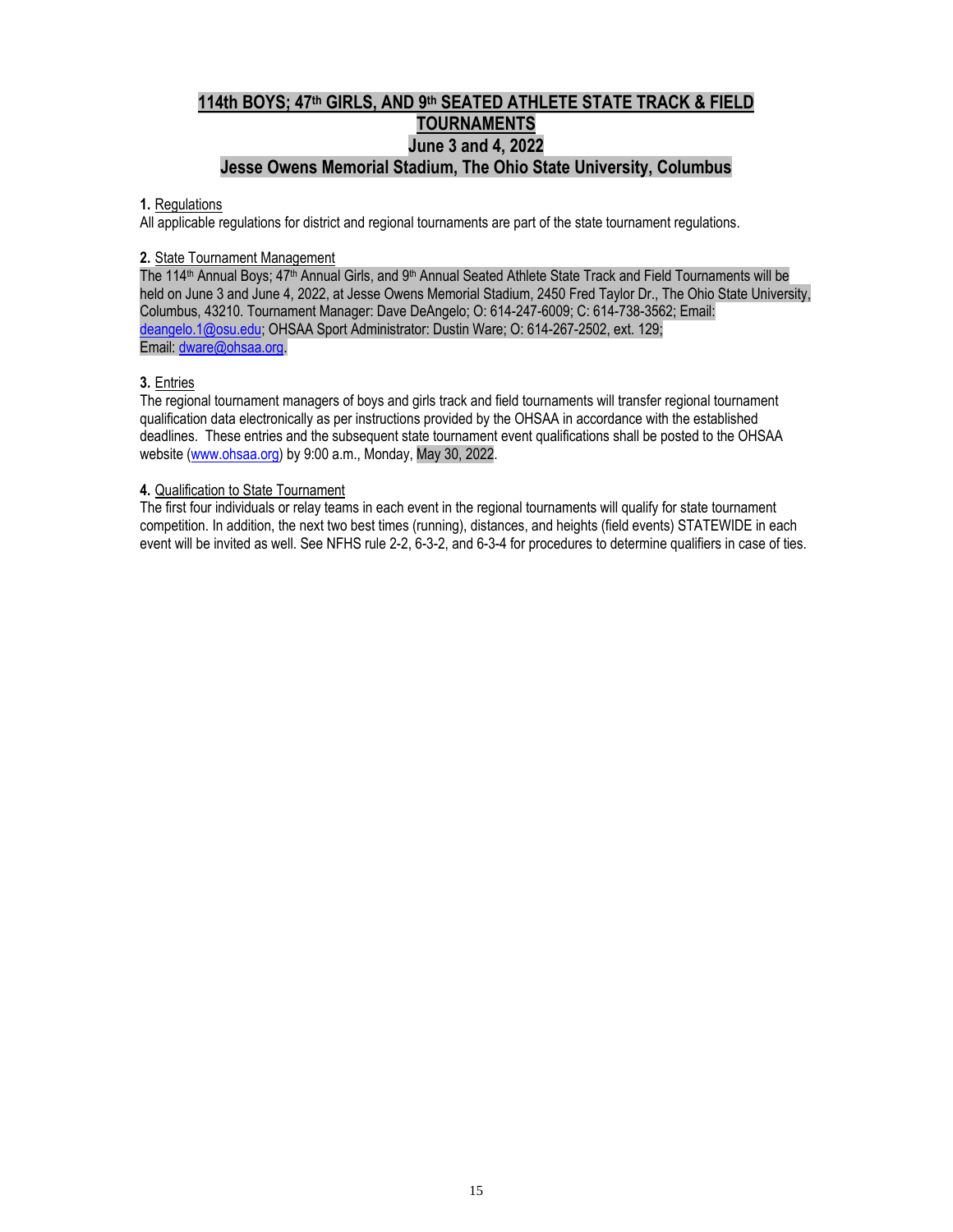# **5.** Order of Events and Time Schedule

| <b>J.</b> <u>Order of Events and Time Oct</u>                                                            |
|----------------------------------------------------------------------------------------------------------|
| Friday, June 3, 2022                                                                                     |
| <b>Division III</b>                                                                                      |
| 9:30 A.M. - G 4x800 Relay (F)                                                                            |
| 9:45 A.M. - B 4x800 Relay (F)                                                                            |
| 10:00 A.M. - G 100 Hurdles (SF)                                                                          |
| 10:10 A.M. - B 110 Hurdles (SF)                                                                          |
| 10:20 A.M. - G 100 Dash (SF)                                                                             |
| 10:25 A.M. - B 100 Dash (SF)                                                                             |
| 10:30 A.M. - G 4x200 Relay (SF)                                                                          |
| 10:40 A.M. - B 4x200 Relay (SF)                                                                          |
| 10:50 A.M. - G 4x100 Relay (SF)                                                                          |
| 10:55 A.M. - B 4x100 Relay (SF)                                                                          |
| 11:00 A.M. - G 400 Dash (SF)                                                                             |
| 11:10 A.M. - B 400 Dash (SF)                                                                             |
| 11:20 A.M. - G 300 Hurdles (SF)                                                                          |
| 11:30 A.M. - B 300 Hurdles (SF)                                                                          |
| 11:40 A.M. - G 200 Dash (SF)                                                                             |
| 11:50 A.M. - B 200 Dash (SF)<br>12:00 P.M. - G 4x400 Relay (SF)                                          |
|                                                                                                          |
| 12:10 P.M. - B 4x400 Relay (SF)<br>12:10 P.M. - B 4x400 Relay (SF)                                       |
| 12:10 P.M. - B Seated 800 (SF)                                                                           |
|                                                                                                          |
| 1:00 P.M. $-$ G Discus Throw (T&F)                                                                       |
| 1:00 P.M. - B High Jump (T&F)                                                                            |
| 1:00 P.M. - G Long Jump (T&F)                                                                            |
| 1:00 P.M. - B Shot Put (T&F)                                                                             |
| 1:00 P.M. - G Pole Vault (T&F)                                                                           |
|                                                                                                          |
|                                                                                                          |
| 2:00 P.M. – G Seated Shot Put (T&F)<br>4:00 P.M. – B Discus Throw (T&F)<br>4:00 P.M. – G High Jump (T&F) |
| 4:00 P.M. - B Long Jump (T&F)                                                                            |
| 4:00 P.M. - G Shot Put (T&F)                                                                             |
| 4:00 P.M. - B Pole Vault (T&F)                                                                           |
|                                                                                                          |

# **Saturday, June 4, 2022**

| Division III                    |
|---------------------------------|
| 9:30 A.M. - G 100 Hurdles (F)   |
| 9:35 A.M. - B 110 Hurdles (F)   |
| 9:40 A.M. - G 100 Dash (F)      |
| 9:40 A.M. - B 100 Dash (F)      |
| 9:45 A.M. - G 4x200 Relay (F)   |
| 9:55 A.M. - B 4x200 Relay (F)   |
| 10:05 A.M. - G 1600 Run (F)     |
| 10:05 A.M. - B 1600 Run (F)     |
| 10:20 A.M. - G 4x100 Relay (F)  |
| 10:20 A.M. - B 4x100 Relay (F)  |
| 10:35 A.M. - G 400 Dash (F)     |
| 10:35 A.M. - B 400 Dash (F)     |
| 10:40 A.M. - G 300 Hurdles (F)  |
| 10:40 A.M. - B 300 Hurdles (F)  |
| 10:55 A.M. - G 800 Run (F)      |
| 10:55 A.M. - B 800 Run (F)      |
| 10:55 A.M. - G Seated 800 (F)   |
| 10:55 A.M. - B Seated 800 (F)   |
| 11:25 A.M. - G 200 Dash (F)     |
| 11:25 A.M. - B 200 Dash (F)     |
| 11:30 A.M. - G 3200 Run (F)     |
| 11:30 A.M. - B 3200 Run (F)     |
| 12:00 P.M. - G 4x400 Relay (SF) |
| 12:10 P.M. - B 4x400 Relay (SF) |

#### **Division II** 9:30 A.M. – G Discus Throw (T&F) 9:30 A.M. – G High Jump (T&F) 9:30 A.M. – B Long Jump (T&F) 9:30 A.M. – B Shot Put (T&F) 9:30 A.M. – B Pole Vault (T&F) 10:30 A.M. – B Seated Shot Put (T&F) 1:30 P.M. – G 4x800 Relay (F) 1:45 P.M. – B 4x800 Relay (F) 2:00 P.M. – G 100 Hurdles (SF) 2:10 P.M. – B 110 Hurdles (SF) 2:20 P.M. – G 100 Dash (SF) 2:25 P.M. – B 100 Dash (SF) 2:30 P.M. – G 4x200 Relay (SF) 2:40 P.M. – B 4x200 Relay (SF) 2:50 P.M. – G 4x100 Relay (SF) 2:55 P.M. – B 4x100 Relay (SF) 3:00 P.M. – G 400 Dash (SF) 3:10 P.M. – B 400 Dash (SF) 3:10 P.M. – G Seated 400 (SF) 3:10 P.M. – B Seated 400 (SF) 3:20 P.M. – G 300 Hurdles (SF) 3:30 P.M. – B 300 Hurdles (SF) 3:40 P.M. – G 200 Dash (SF) 3:50 P.M. – B 200 Dash (SF) 4:00 P.M. – G 4x400 Relay (SF) 4:10 P.M. – B 4x400 Relay (SF)

| <b>Division II</b>               |
|----------------------------------|
| 9:30 A.M. - B Discus Throw (T&F) |
| 9:30 A.M. - B High Jump (T&F)    |
| 9:30 A.M. - G Long Jump (T&F)    |
| 9:30 A.M. - G Shot Put (T&F)     |
| 9:30 A.M. - G Pole Vault (T&F)   |
|                                  |
| 1:00 P.M. - G 100 Hurdles (F)    |
| 1:05 P.M. - B 110 Hurdles (F)    |
| 1:10 P.M. - G 100 Dash (F)       |
| 1:10 P.M. - B 100 Dash (F)       |
| 1:15 P.M. - G 4x200 Relay (F)    |
| 1:25 P.M. - B 4x200 Relay (F)    |
| 1:35 P.M. - G 1600 Run (F)       |
| 1:35 P.N. - B 1600 Run (F)       |
| 1:50 P.M. - G 4x100 Relay (F)    |
| 1:50 P.M. - B 4x100 Relay (F)    |
| 2:05 P.M. - G 400 Dash (F)       |
| 2:05 P.M. - B 400 Dash (F)       |
| 2:05 P.M. - G Seated 400 (F)     |
| 2:05 P.M. - B Seated 400 (F)     |
| 2:15 P.M. - G 300 Hurdles (F)    |
| 2:15 P.M. - B 300 Hurdles (F)    |
| 2:30 P.M. - G 800 Run (F)        |
| 2:30 P.M. - B 800 Run (F)        |
| 2:40 P.M. - G 200 Dash (F)       |
| 2:40 P.M. - B 200 Dash (F)       |
| 2:45 P.M. - G 3200 Run (F)       |
| 2:45 P.M. - B 3200 Run (F)       |
| 3:15 P.M. - G 4x400 Relay (F)    |
| 3:15 P.M. - B 4x400 Relay (F)    |

# **Division I**

| ווטוטוע                        |
|--------------------------------|
| 4:45 P.M. - G 4x800 Relay (F)  |
| 5:00 P.M. - B 4x800 Relay (F)  |
| 5:15 P.M. - G 100 Hurdles (SF) |
| 5:25 P.M. - B 110 Hurdles (SF) |
| 5:35 P.M. - G 100 Dash (SF)    |
| 5:40 P.M. - B 100 Dash (SF)    |
| 5:40 P.M. - G Seated 100 (SF)  |
| 5:40 P.M. - B Seated 100 (SF)  |
| 5:45 P.M. - G 4x200 Relay (SF) |
| 5:55 P.M. - B 4x200 Relay (SF) |
| 6:05 P.M. - G 4x100 Relay (SF) |
| 6:10 P.M. - B 4x100 Relay (SF) |
| 6:15 P.M. - G 400 Dash (SF)    |
| 6:25 P.M. - B 400 Dash (SF)    |
| 6:35 P.M. - G 300Hurdles (SF)  |
| 6:45 P.M. - B 300 Hurdles (SF) |
| 6:55 P.M. - G 200 Dash (SF)    |
| 7:05 P.M. - B 200 Dash (SF)    |
| 7:15 P.M. - G 4x400 Relay (SF) |
| 7:25 P.M. - B 4x400 Relay (SF) |

#### **Division I**

| 12:00 P.M. – G Discus Throw (T&F)<br>12:00 P.M. - G High Jump (T&F)<br>12:00 P.M. - B Long Jump (T&F<br>12:00 P.M. - B Pole Vault (T&F)<br>12:00 P.M. - B Shot Put (T&F)<br>3:00 P.M. - B Discus Throw (T&F)<br>3:00 P.M. - B High Jump (T&F)<br>3:00 P.M. - G Long Jump (T&F)                                                                                                                                                                                                                                                                                                                                                                                                                                |
|---------------------------------------------------------------------------------------------------------------------------------------------------------------------------------------------------------------------------------------------------------------------------------------------------------------------------------------------------------------------------------------------------------------------------------------------------------------------------------------------------------------------------------------------------------------------------------------------------------------------------------------------------------------------------------------------------------------|
| 3:00 P.M. - G Shot Put (T&F)<br>3:00 P.M. - G Pole Vault (T&F)                                                                                                                                                                                                                                                                                                                                                                                                                                                                                                                                                                                                                                                |
| 4:30 P.M. - G 100 Hurdles (F)<br>4:35 P.M. - B 110 Hurdles (F)<br>4:40 P.M. - G 100 Dash (F)<br>4:40 P.M. - B 100 Dash (F)<br>4:40 P.M. - G Seated 100 (F)<br>4:40 P.M. - B Seated 100 (F)<br>4:55 P.M. - G 4x200 Relay (F)<br>5:05 P.M. - B 4x200 Relay $(F)$<br>5:15 P.M. - G 1600 Run (F)<br>5:15 P.M. - B 1600 Run (F)<br>5:30 P.M. - G 4x100 Relay (F)<br>5:30 P.M. - B 4x100 Relay (F)<br>5:45 P.M. - G 400 Dash (F)<br>5:45 P.M. - B 400 Dash (F)<br>5:50 P.M. - G 300Hurdles (F)<br>5:50 P.M. - B 300 Hurdles (F)<br>6:05 P.M. - G 800 Run (F)<br>6:05 P.M. - B 800 Run (F)<br>6:15 P.M. - G 200 Dash (F)<br>6:15 P.M. - B 200 Dash $(F)$<br>6:20 P.M. - G 3200 Run (F)<br>6:20 P.M. - B 3200 Run (F) |
| 6:50 P.M. - G 4x400 Relay (F)<br>6:50 P.M. - B 4x400 Relay (F)                                                                                                                                                                                                                                                                                                                                                                                                                                                                                                                                                                                                                                                |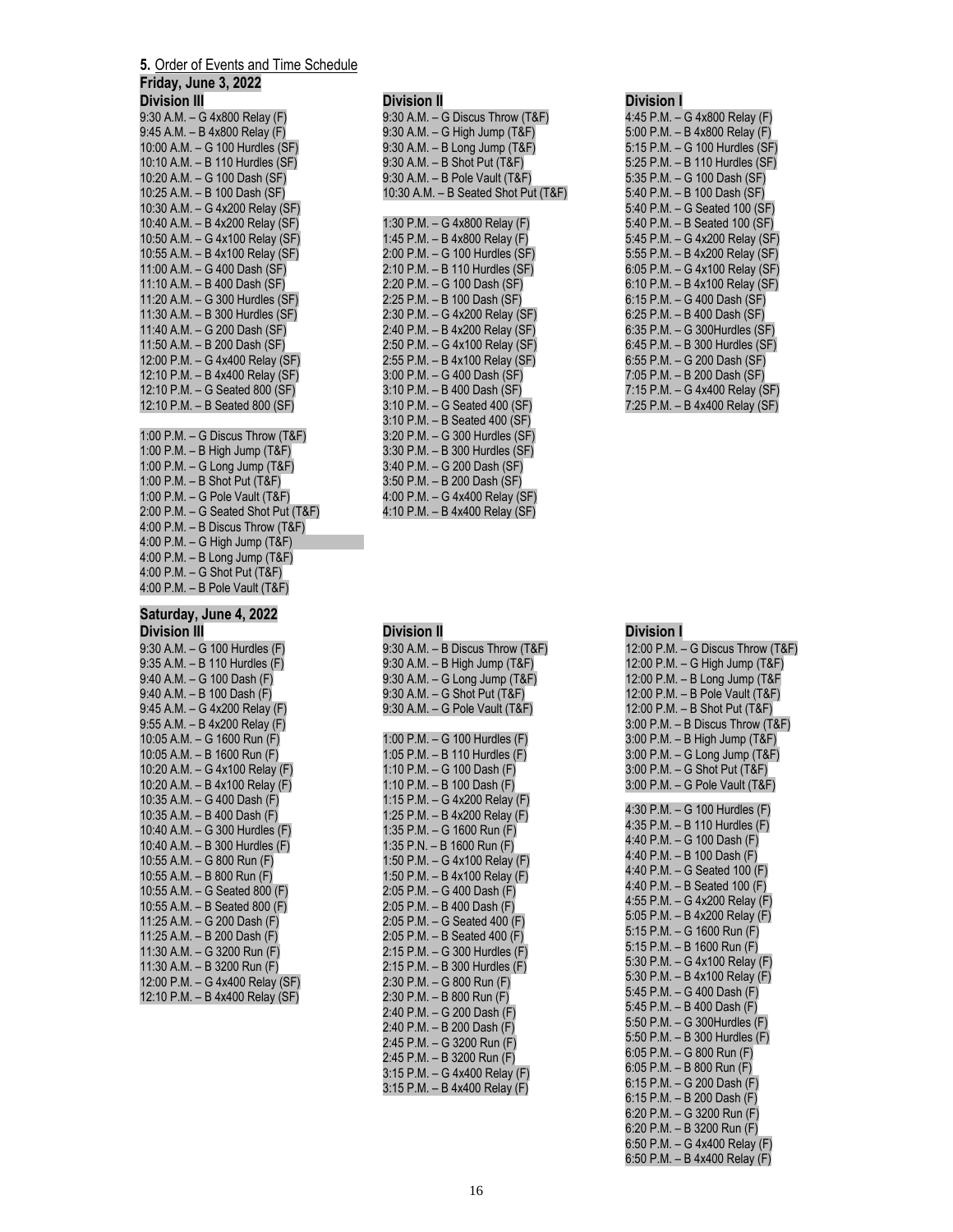#### **6.** Fully Automatic Timing

The FinishLynxTM fully automatic timing system shall be the official time in all events. Printouts of the finish will be made available only at the conclusion of each session on Friday and Saturday to a coach who questions the placement of an athlete from the coach's squad. Please consult the referee if there is a question about placement.

#### **7.** Expense Allowance for State Tournament

There will be no expense allowance given to competing schools.

#### **8.** Awards

State Tournaments - The championship and runner-up teams will receive trophies. Medals will also be awarded to the coach of the championship team and the runner-up team. The first eight place finishers in each event will receive medals.

Ties – For ties in the State Tournaments, the award shall be duplicated for each of the tying contestants. Example: If two competitors tie for third place in the High Jump, each competitor shall receive a third-place award but no fourth place award will be given. In case of ties in field events, the ties shall be resolved according to the specific procedures outlined in Section 3 on each field event. For team ties for first place, duplicate championship trophies shall be awarded but no second-place trophy shall be presented.

Awards Ceremony – The medal ceremony and the awarding of team trophies is to be a celebration of the accomplishments of the athletes, not an opportunity to display unusual or inappropriate attire. Therefore, for all medal and trophy ceremonies, athletes shall be attired in team issued warm-ups or uniform and shall be free of all other articles deemed unsporting and/or inappropriate. There shall be no flowers brought to the awards podium.

#### **9.** Admission – State Tournaments

All state tournament tickets \$15.00 per person per session. Children age 5 and under will not be charged admission. Tickets will be handled by the OHSAA's online partner, HomeTown Ticketing, and procedures will be shared with the participating schools.

#### **10.** Complimentary Admission – State Tournaments

Complimentary admittance to state track and field tournaments is restricted to the following people:

- Officials 1 for the official plus one guest
- Workers 1 for the worker
- Competitors and Coaches according to the following :
	- Number of Competitors Passes<br>1-4 One more th

One more than number of competitors

- 5-8 Two more than number of competitors<br>9 or more Three more than number of competitor
- Three more than number of competitors

\***Note:** Passes will not be provided to alternate members of relay teams unless they participate.

#### **11.** Coaches Materials

Coaches may secure the school packet of track and field materials from 8:00 a.m. to 6:00 p.m. on Friday and from 8:00 a.m. to 3:00 p.m. on Saturday. If tracks are available for a walk-thru/practice on Thursday, additional information will be shared regarding potential packet pick up. **Note:** Coaches are entirely responsible for all contents of the package and no duplicate or replacement passes will be given for lost or forgotten materials.

#### **12.** Locker Room Facilities

Due to limited dressing room space and the large number of competitors, athletes must come to the stadium dressed for competition.

#### **13.** Shoes, Length of Spikes, Marking Materials

All contestants are required by rule to wear shoes on both feet. If track spikes are worn, the maximum length permitted will be  $\mathcal{U}^*$ . This applies to all events except the shot put and discus where rubber soled shoes without spikes may be used.

No tape will be permitted at the pole vault or long jump. Markers will be provided when requested.

**14.** Media